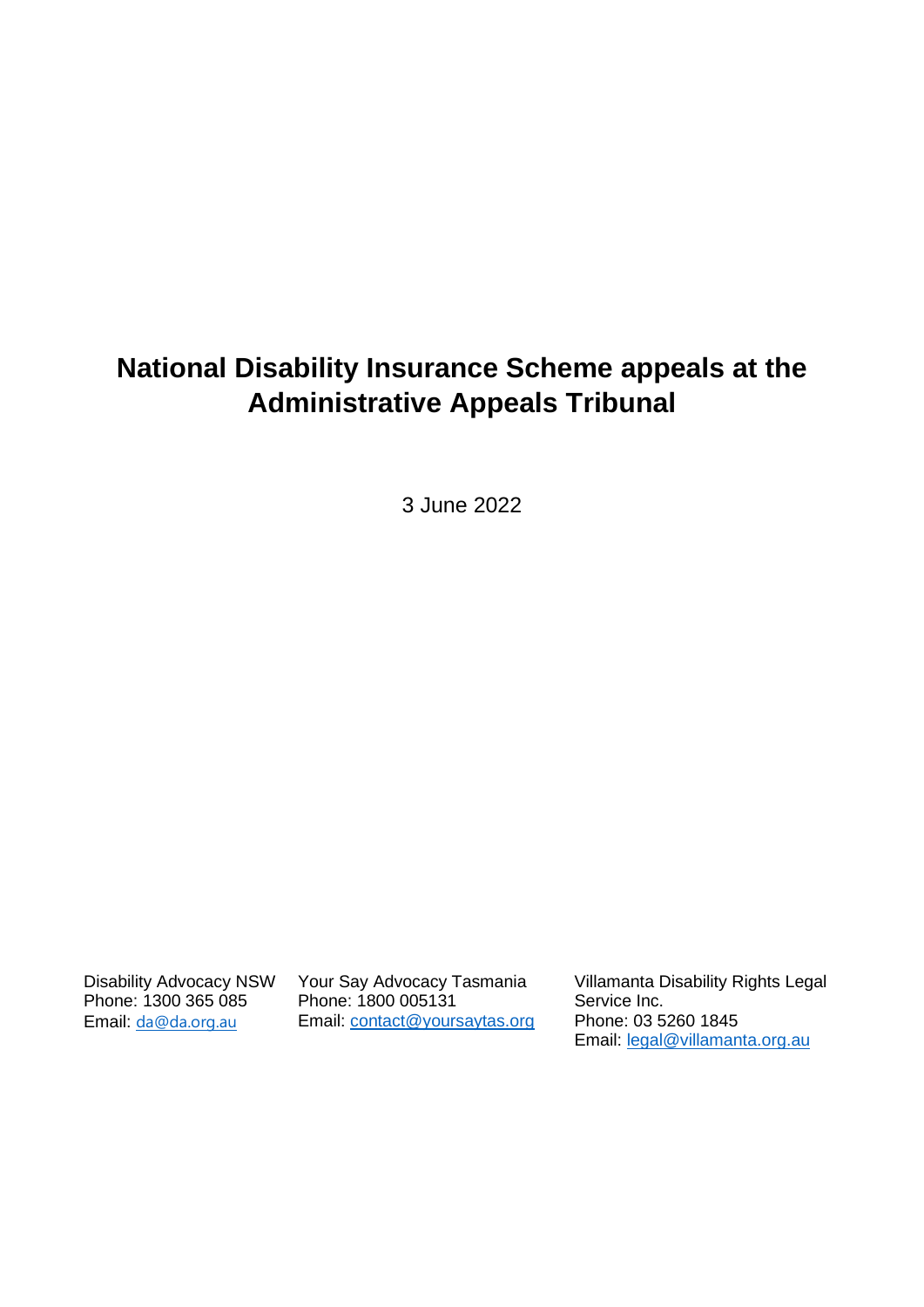# **Signatory Organisations**

The following organisations<sup>1</sup> have endorsed the submission on the basis of their experiences supporting clients in their appeals to the AAT, and the reports clients have made to them of their experience during times when they have not had assistance. This includes the feedback from persons with disabilities, their families and caregivers, NDIS Appeals advocates and lawyers, representing a very diverse range of individuals and perspectives.

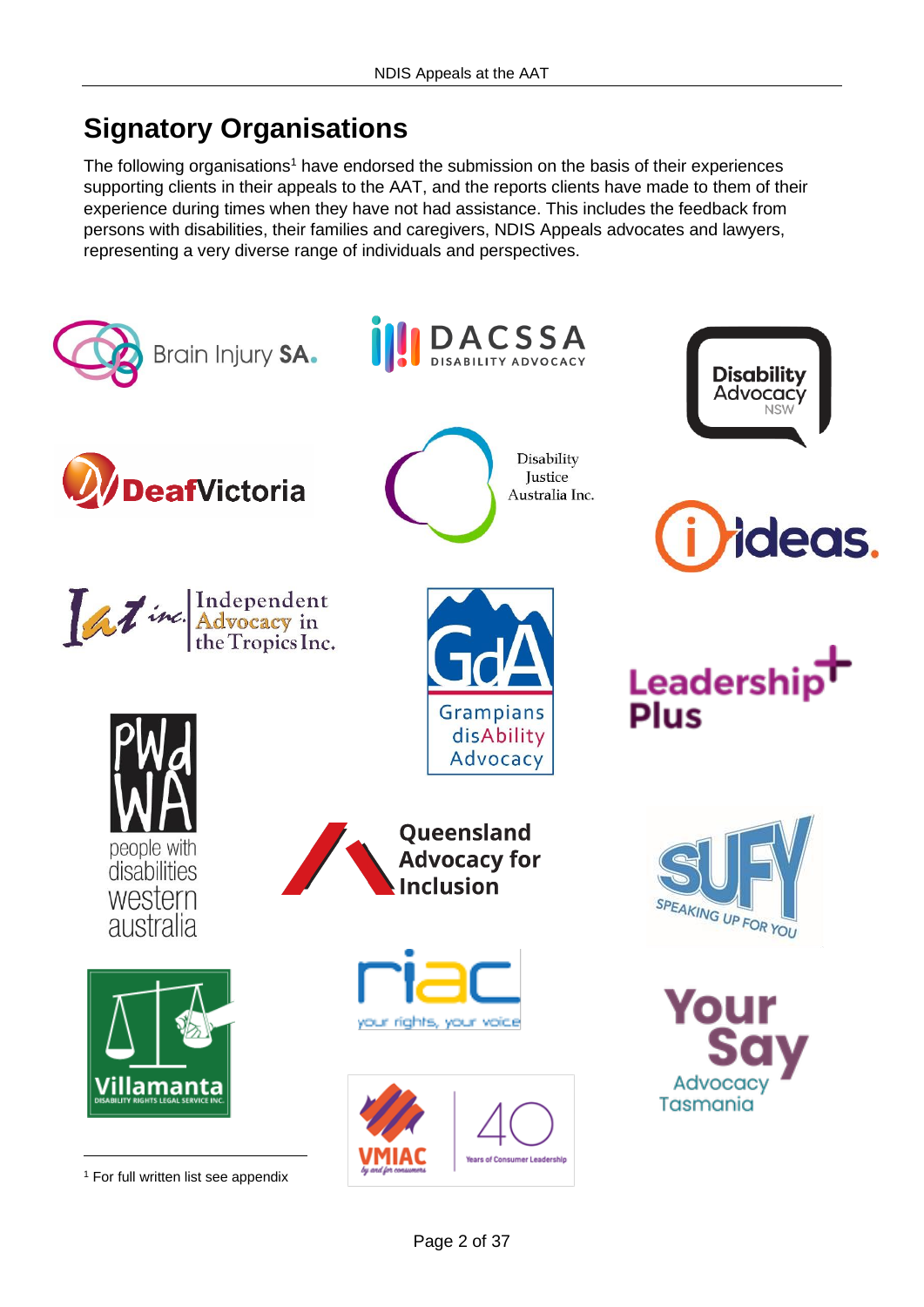The following organisations are supporting organisations and/ or peak bodies that have endorsed the submission on the basis of feedback provided by members of the organisations.



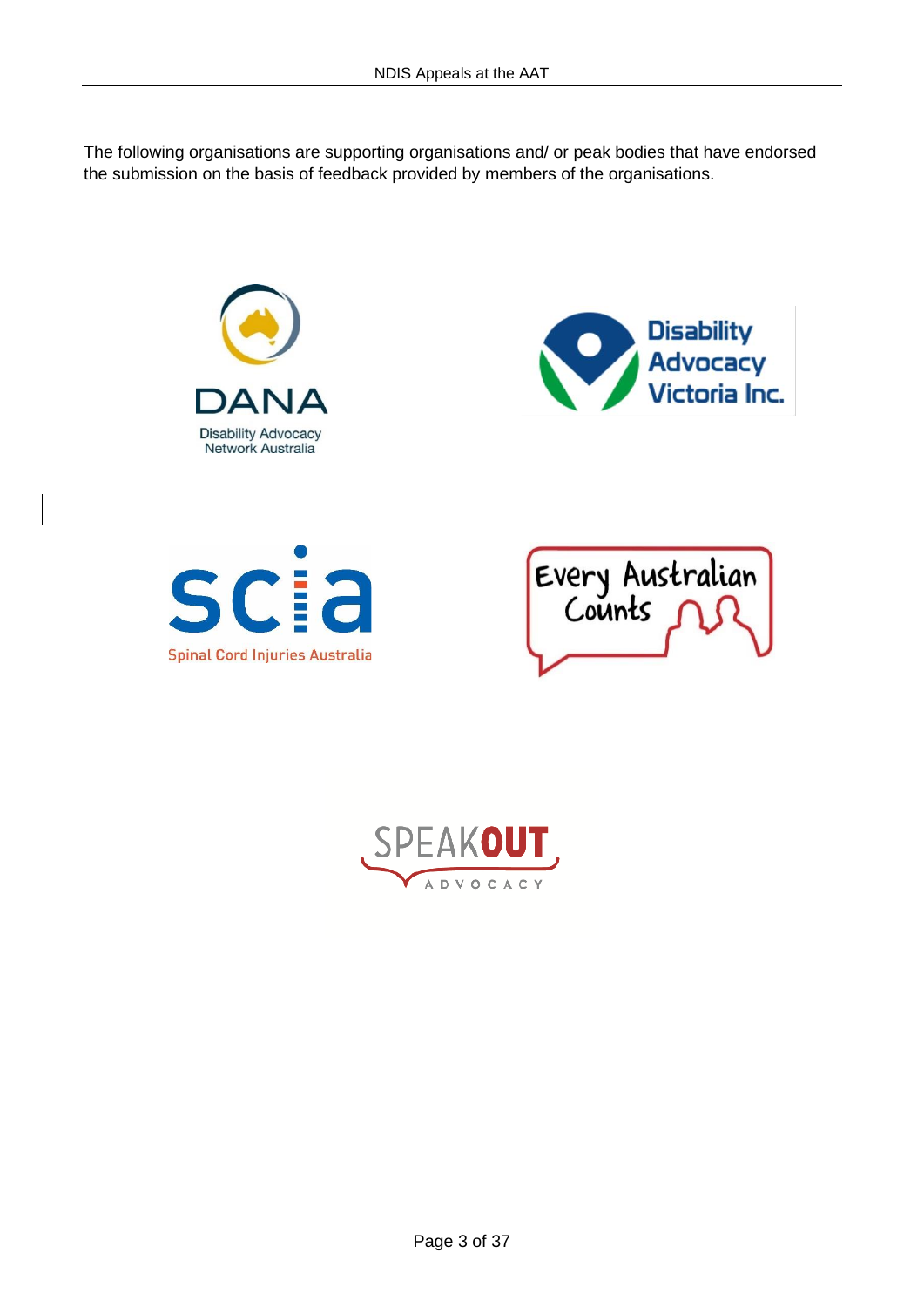*"[An] agency of government … has no private or self-interest of its own separate from the public interest it is constitutionally bound to serve …That public interest ... is to be determined from what is express or implied in the [relevant] Act itself."* - Finn J<sup>2</sup>

<sup>2</sup> *Hughes Aircraft Systems International v Air Services Australia* (1997) 76 FCR 151, 196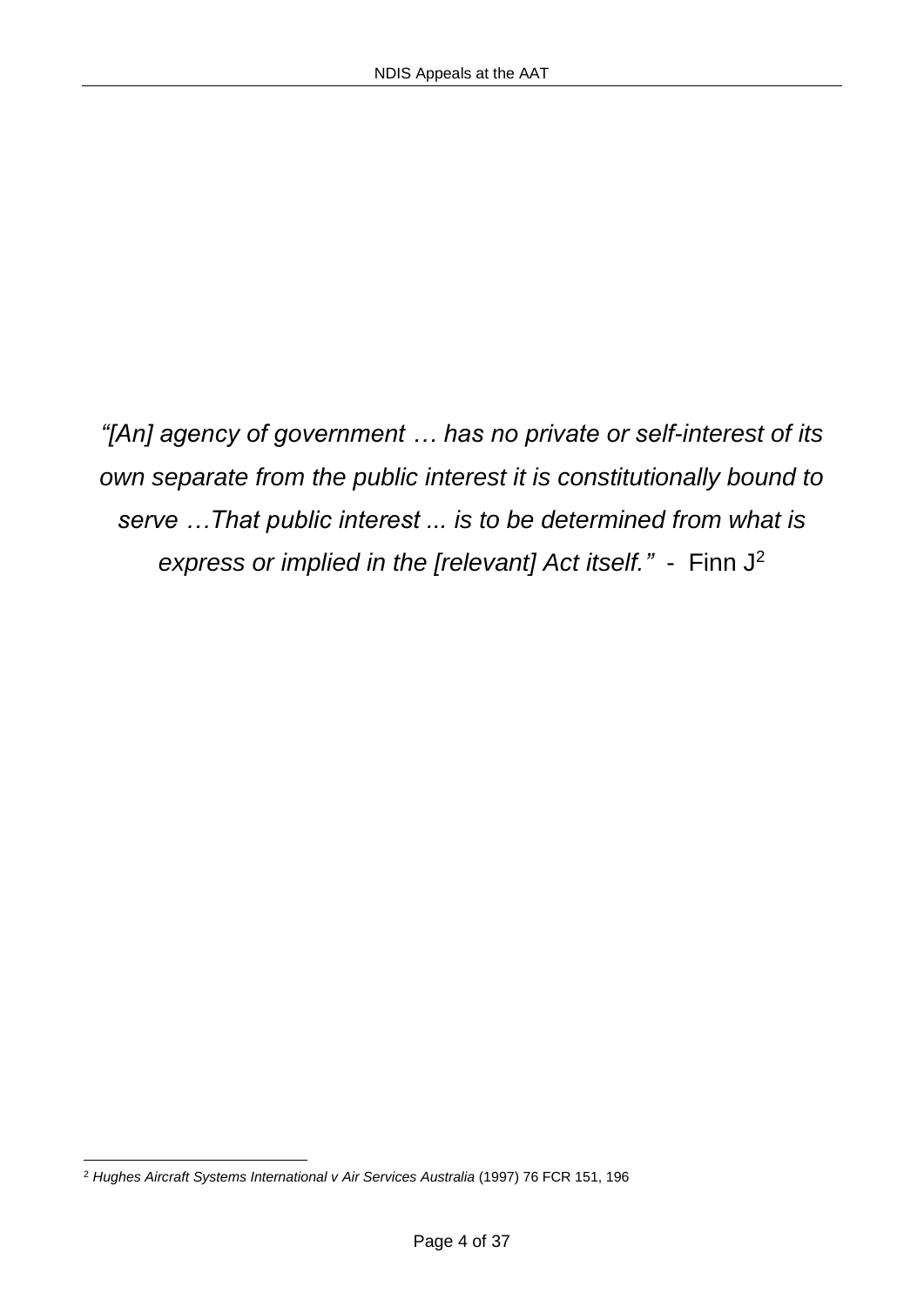# <span id="page-4-0"></span>Contents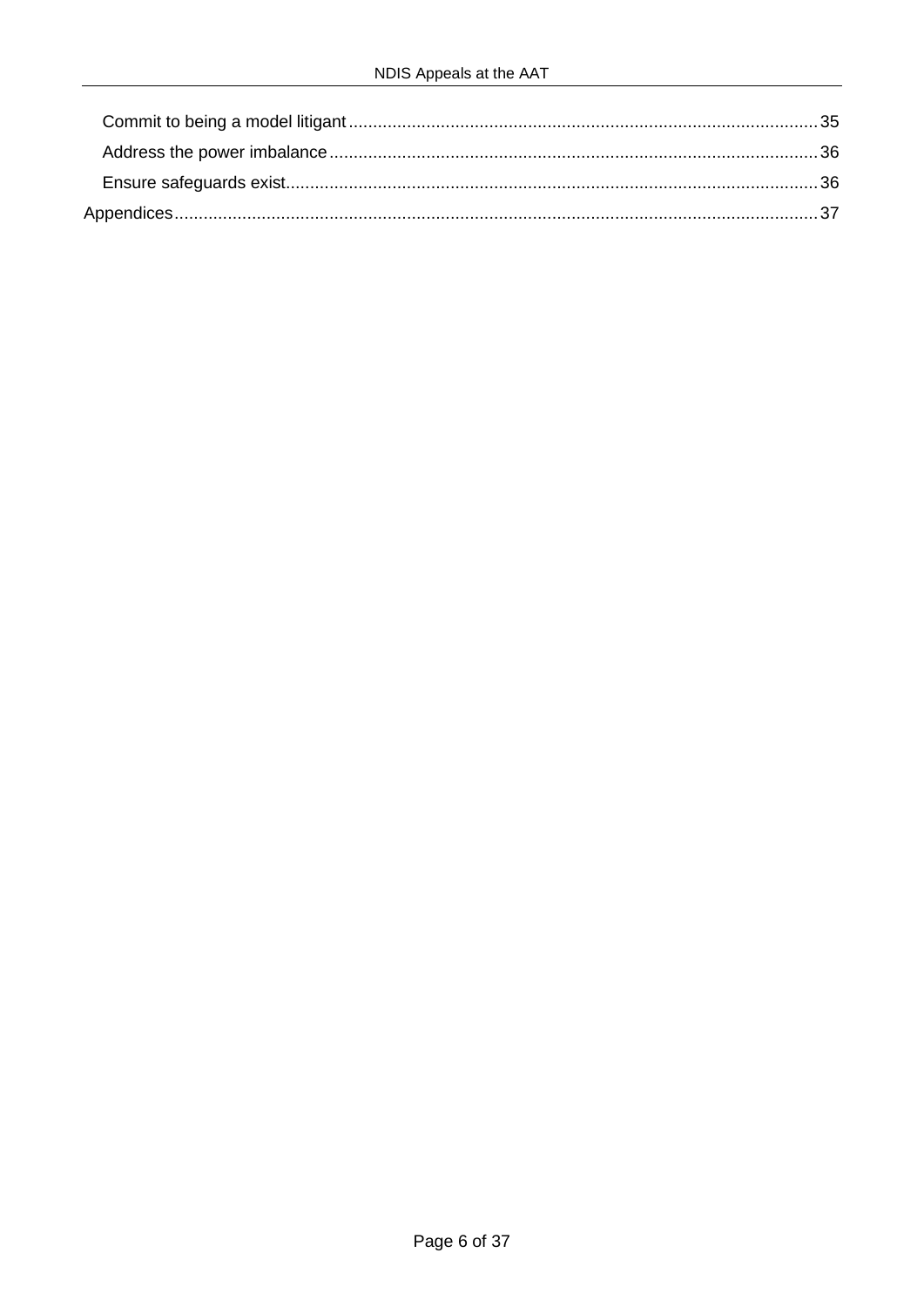# <span id="page-6-0"></span>**Executive Summary**

This submission raises issues about the experiences of NDIS participants at the Administrative Appeal Tribunal (AAT), specifically in relation to both the conduct of the National Disability Insurance Agency (NDIA) and the procedures of the Tribunal itself.

In the context of unprecedented levels of external reviews to the AAT, we have seen a shift in the behaviour of the NDIA and their representatives. Often this fight is an unfair battle, as unrepresented individuals are confronted with adversarial behaviours from the agency and their legal representatives. The NDIA disproportionately holds the power, the resources, and is under no time pressure. To the contrary, the individual often has necessary disability supports withheld from them and little or no capacity to negotiate. (Section 1)

The NDIA's model litigant obligations should ameliorate these issues. It provides a framework that requires government agencies to act fairly, ethically, and honestly to model best practice in litigation. The conduct of the NDIA often falls well short of adhering to these guidelines, resulting in unnecessary distress for PWD and their families, as well as placing some PWD at significant risk. (Section 2)

The AAT also has guidelines for conduct of external appeals, which the NDIA frequently fails to comply with. (Section 3)

Advocates have attempted to raise issues with the conduct of the NDIA's representatives at the AAT, especially in the context of external lawyers acting on behalf of the Agency, in ways which do not align with the conduct expected of a government agency with "no private or self-interest of its own", but have found that this process often also falls short of expectations. (Section 4)

The Tribunal itself has also at times made decisions about how these matters will be conducted, which we believe should be reviewed for appropriateness. (Section 5)

We offer a set of recommendations for improvement across the entire process of decision making and review, so that NDIS participants can regain a Scheme whose entire purpose was to provide them with support.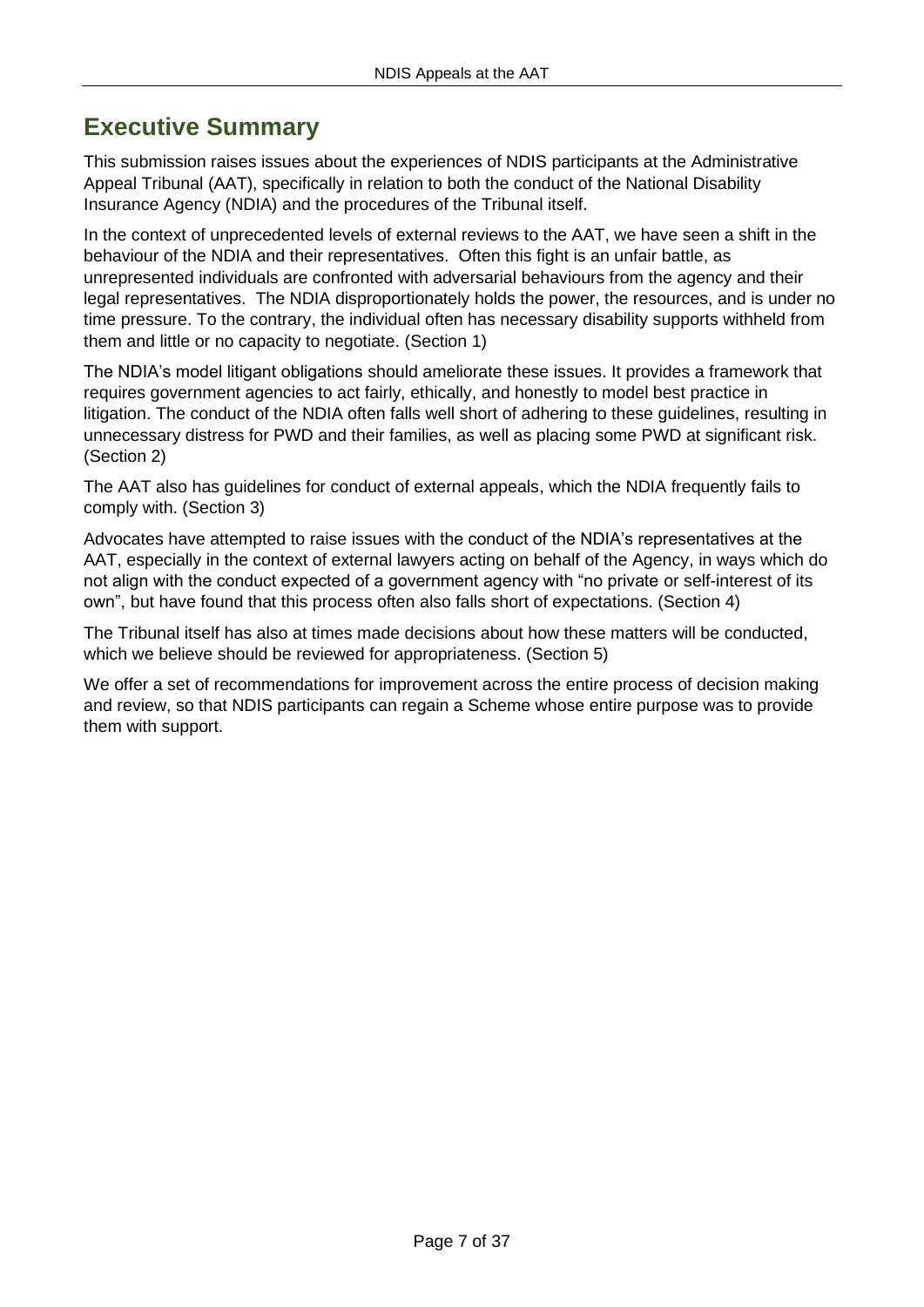**ACRONYMS AND ABBREVIATIONS**

- **AAT** Administrative Appeals Tribunal
- **ADR** Alternative Dispute Resolution
- **ASD** Autism Spectrum Disorder
- **CALD** Culturally and linguistically diverse
- **ID** -Intellectual Disability
- **NDIA** National Disability Insurance Agency
- **NDIS** National Disability Insurance Scheme
- **NDIS Act** *National Disability Insurance Scheme Act 2013*
- **OT** Occupational Therapist
- **PWD** Person/people with disability

**T-docs** – The set of documents the NDIA is required to provide under s 37 of the *Administrative Appeals Tribunal Act 1975,* and which contains all materials relied upon when making the relevant decision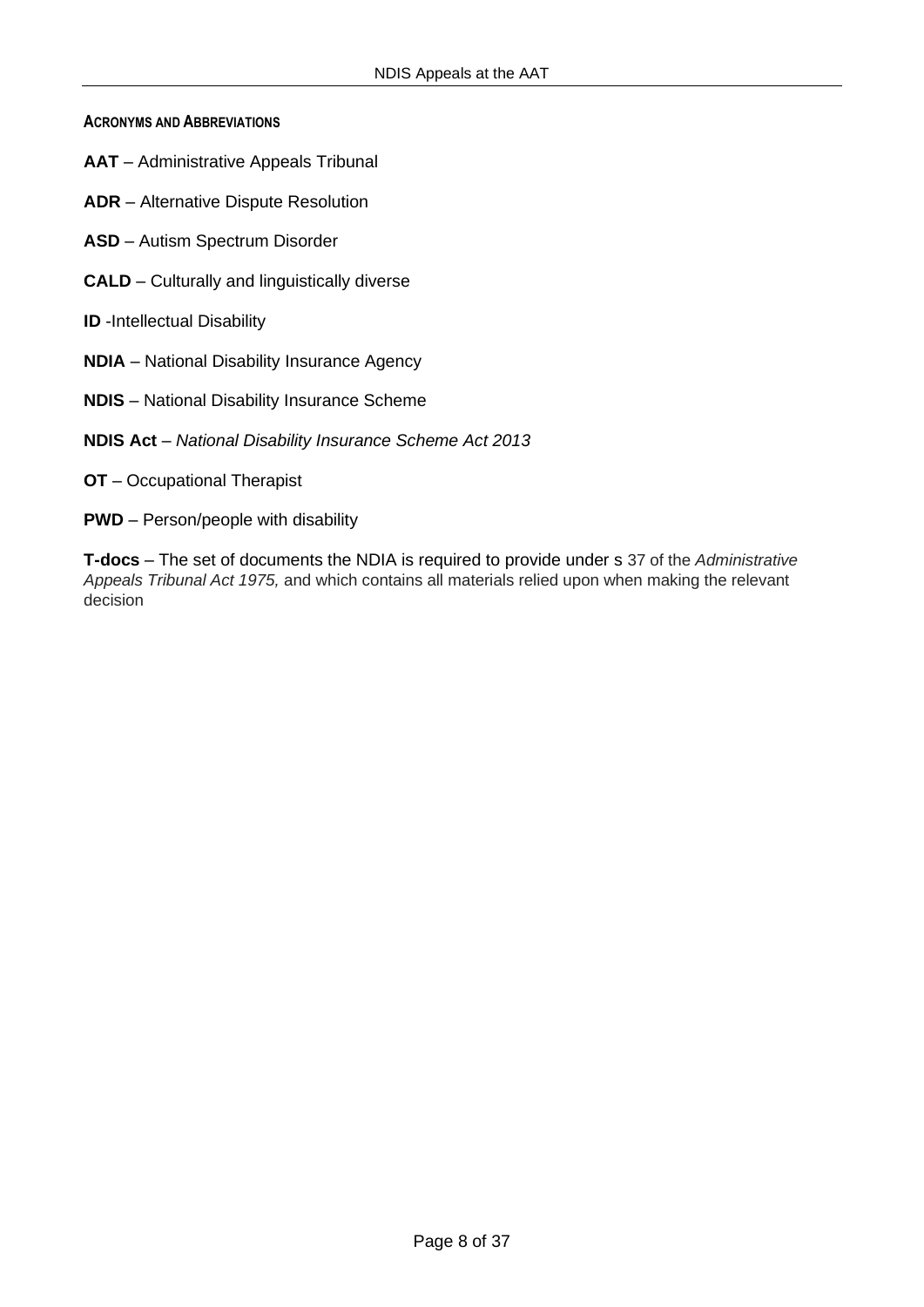# <span id="page-8-0"></span>**Introduction**

This submission is a collaboration between disability advocacy and legal organisations nationwide in response to ongoing systemic issues with the conduct of appeals of NDIS decisions.

### **Figure 1**

Our submission is informed by our experience supporting clients in their appeals to the AAT, and the reports clients have made to us of their experience during times when they have not had assistance. This includes the feedback from persons with disabilities, their families and caregivers, NDIS Appeals advocates and lawyers, representing a very diverse range of individuals and perspectives.

Over the past 12 months, the disability advocacy sector has seen a distinct shift in the NDIA's handling of requests for a review of a decision. Where previously an internal review altered the decision in dispute 76% of the time, in their most recent quarterly report, the NDIA note that this has now dropped to 21% (see Figure 1).<sup>3</sup>

The flow on effect of this has been an unprecedented surge of matters before the AAT<sup>4</sup> as people with disability (PWD) have no alternative to taking their issue to external review (see Figure 2).





**Figure 2**

In the context of these increases, processes have slowed at the AAT, and we have seen a shift in the behaviour of the NDIA and their representatives.

This fight is often an unfair battle, as individual PWD and/or their supporting family members go headto-head with the agency. In this overly legalistic and formal context, there is a considerable risk of an unequal distribution of resources and

imbalanced power relations. The agency has been observed to engage private law firms to represent their interests. In the context of a surge of demand, with no adjustment to resourcing, legal and non-legal advocacy can be difficult to access and PWD and their families often have no choice but to self-represent.

The NDIA's model litigant obligations should ameliorate these issues. It provides a framework that requires government agencies to act fairly, ethically, and honestly to model best practice in litigation. Specifically, it requires agencies to deal with claims promptly, not take advantage of individuals without resources, pay legitimate claims, avoid legal proceedings, keep costs to a minimum, and apologise where they have acted inappropriately.

<sup>3</sup> [https://www.ndis.gov.au/media/4365/download?attachment,](https://www.ndis.gov.au/media/4365/download?attachment) Page 67

<sup>4</sup> Figure 49 from Ibid, page 68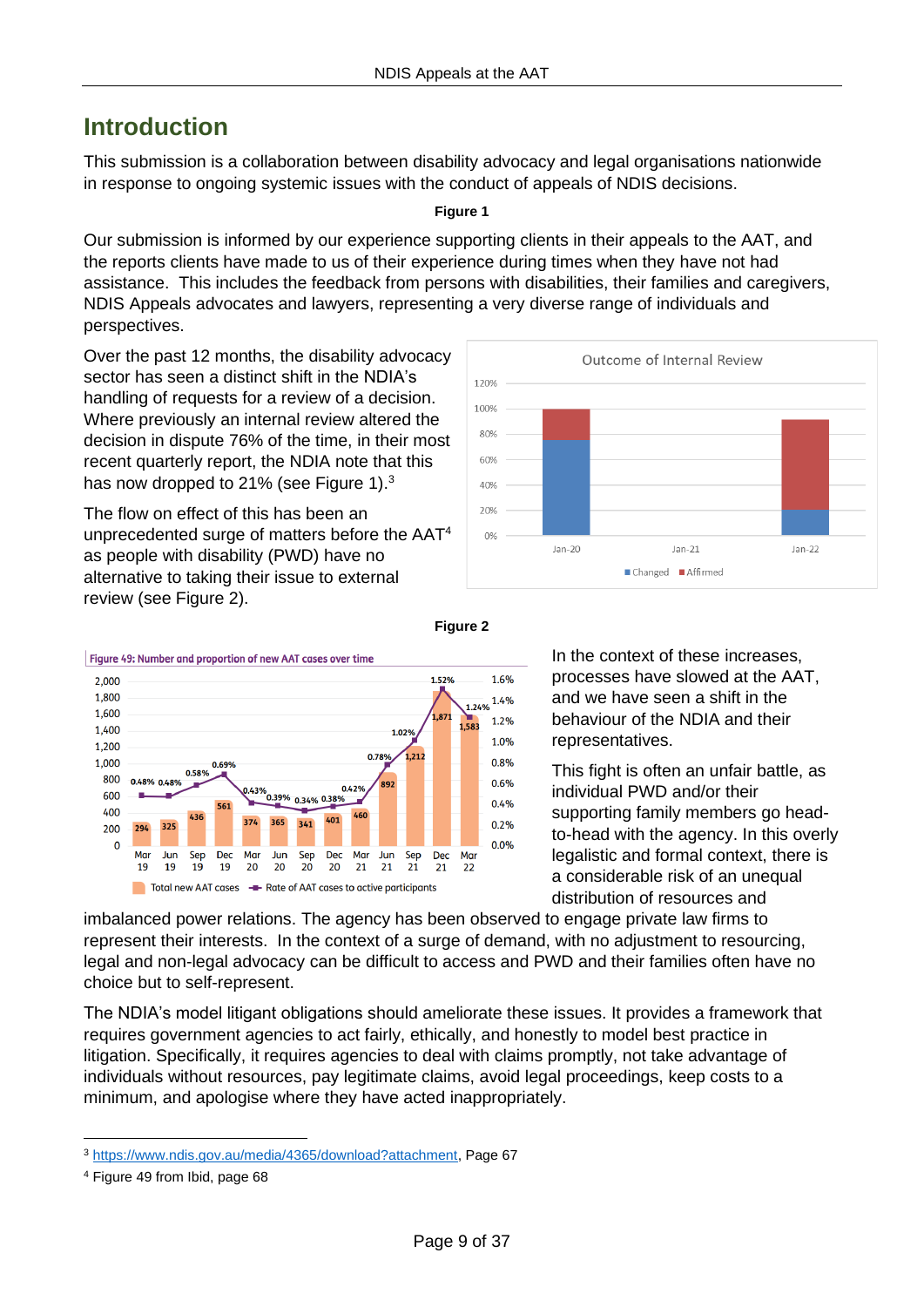On occasion the conduct of the NDIA at the AAT falls significantly short of adhering to these guidelines, resulting in unnecessary distress for PWD and their families, as well as placing some PWD at significant risk.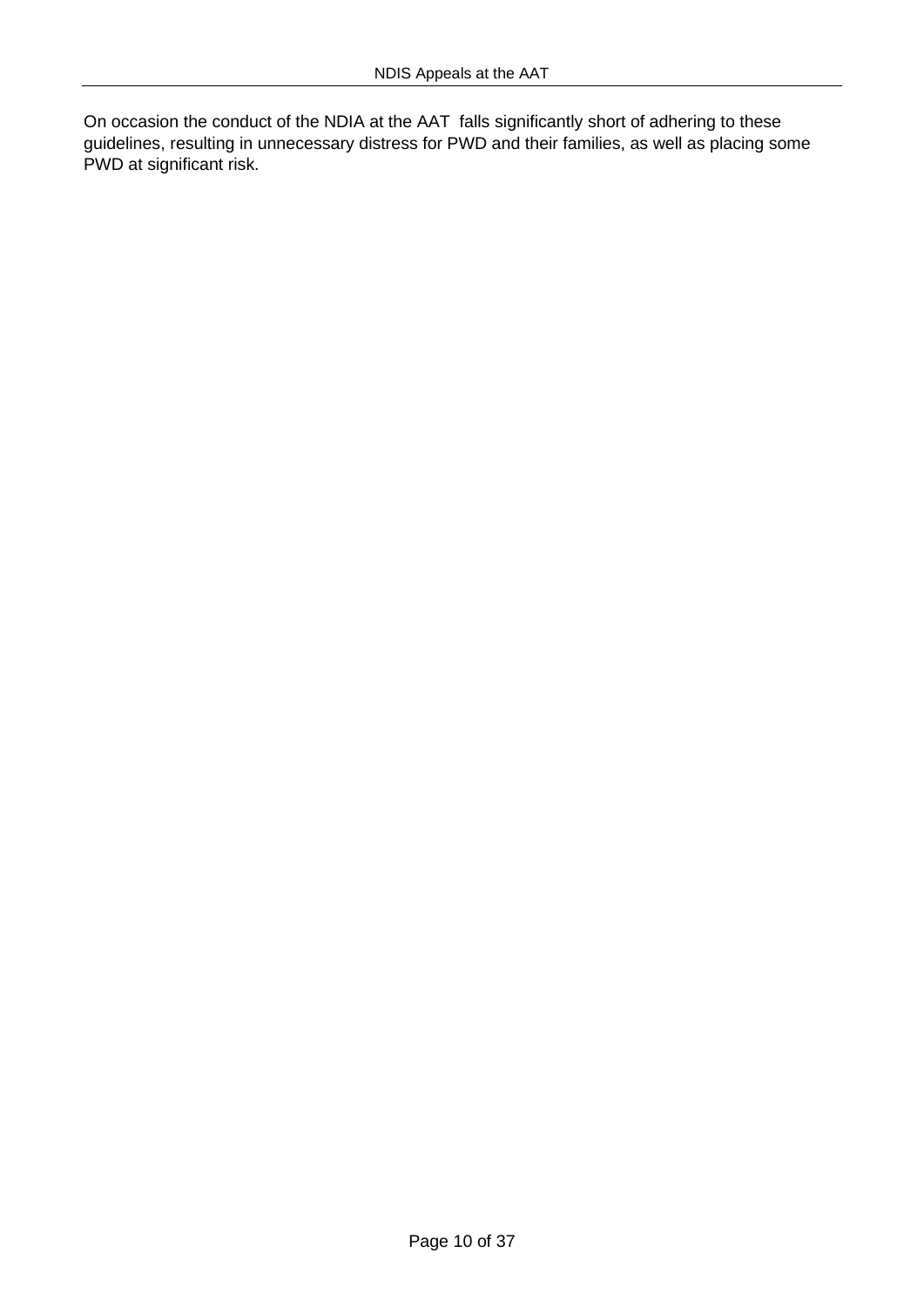### **Case Study 1: The personal face of an AAT proceeding**

My daughter is an adult woman with intellectual and physical disabilities who lives with me, her elderly father. Her claim for building modifications was refused by the NDIA and was ultimately referred to the AAT with the support of Disability Advocacy NSW and Legal Aid NSW.

The behaviour of the NDIA did not demonstrate any urgency, intention to resolve the matter quickly or concern for my daughter's welfare. They missed deadlines, failed to comply with Tribunal directions and made no attempt to address the obvious adverse conditions she was living under.

At every point their actions only served to make the matter more protracted and less clear.

There were two good OT reports available. The NDIA insisted on a third OT report, which they sourced, with specifically targeted questions. But it just confirmed the previous reports.

The NDIA made assertions about my daughter's weight that contradicted all available evidence and literature, and which was not supported by any health professional. The NDIA's insistence on further medical reports as a result subjected her to more stress and anguish, and further delay. My daughter does not understand the process nor the reason for delays extending over a two-and-ahalf-year period.

They got personal with me too. The NDIA questioned my health, asked for the details of my will, and also challenged several other decisions I have made, none of which is in any way relevant to the decision to be made by the Tribunal.

The NDIA did not operate as a model litigant.

They did not act fairly, failed to deal with the claim promptly, seemingly have not made a genuine attempt to assess the prospects of success and have failed significantly to keep costs to a minimum.

Surely, they have spent more money refusing this claim than the claim was actually worth?

The NDIA used what can only be described as delaying tactics by making assertions they had no right to make and in repeatedly missing deadlines. It seemed the NDIA were merely on a 'fishing expedition' and looking for any reason to refuse the claim. It seemed the NDIA's strategy was to inordinately postpone the resolution of the matter until such time as we got tired, gave up and went away. The NDIA's behaviour was time wasting and unreasonably harmful, both physically and emotionally, to my daughter and me.

It has caused both of us undue distress. There was no clear sign, that the NDIA were going to win the case on the merits of their argument. Indeed, they must have known their only chance of success lay in wearing us down to the point of exhaustion and despair. I believe strongly that the NDIA misused their power and their conduct was unconscionable.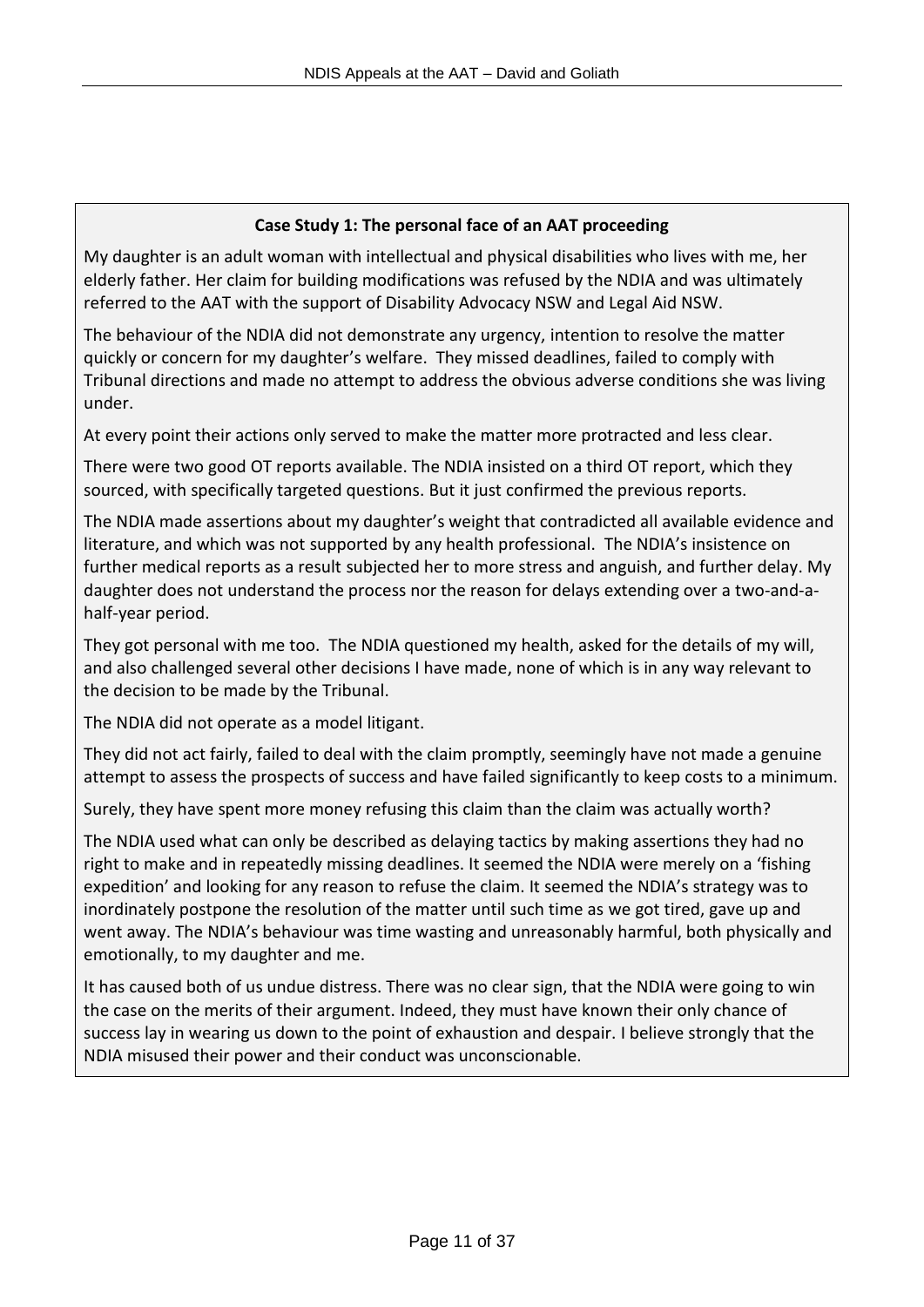# <span id="page-11-0"></span>**Section 1: David and Goliath**

The signatories to this document have been deeply concerned about the conduct of the NDIA in relation to many of the appeals brought to the AAT. Case study 1 (above) reflects commonly experienced issues of delay, refusing to accept evidence, failing to act reasonably and fairly, and not keeping the costs of the litigation at a minimum that exemplify the failure of the NDIA to act as a model litigation at the tribunal.

We have on multiple occasions observed behaviour that NDIS participants have described as 'bullying' and 'coercive'. This has included conduct that could be considered disrespectful, unacceptable and inappropriate, where the tribunal has often failed to reign such behaviour in or hold the NDIA to account.

As reflected in the case study above, the NDIA has sometimes been observed to employ multiple tactics that prolong matters unnecessarily, and rather than making genuine attempts to reach a resolution they tend to adopt an adversarial approach to 'win' a better outcome for the agency.

On occasion, they engage lawyers who are not only more equipped with technical knowledge of legislation and the AAT processes than PWD, but who are also skilled litigators who sometimes defend the position of the NDIA even when it is clear that the facts relied upon are incorrect, and do not focus on their obligation to assist the Tribunal to come to the right decision.

## <span id="page-11-1"></span>**Parties**

The NDIA is an independent statutory authority responsible for the implementation of the NDIS, the objects of which are stated at s 3 of the *National Disability Insurance Scheme Act 2013*:

- *(1) The objects of this Act are to:*
	- *(a) in conjunction with other laws, give effect to Australia's obligations under the Convention on the Rights of Persons with Disabilities done at New York on 13 December 2006 ([2008] ATS 12); and*
	- *(b) provide for the National Disability Insurance Scheme in Australia; and*
	- *(c) support the independence and social and economic participation of people with disability; and*
	- *(d) provide reasonable and necessary supports, including early intervention supports, for participants in the National Disability Insurance Scheme; and*
	- *(e) enable people with disability to exercise choice and control in the pursuit of their goals and the planning and delivery of their supports; and*
	- *(f) facilitate the development of a nationally consistent approach to the access to, and the planning and funding of, supports for people with disability; and*
	- *(g) promote the provision of high quality and innovative supports that enable people with disability to maximise independent lifestyles and full inclusion in the community; and*
	- *(ga) protect and prevent people with disability from experiencing harm arising from poor quality or unsafe supports or services provided under the National Disability Insurance Scheme; and*
	- *(h) raise community awareness of the issues that affect the social and economic participation of people with disability, and facilitate greater community inclusion of people with disability; and*
	- *(i) in conjunction with other laws, give effect to certain obligations that Australia has as a party to [a number of human rights conventions].*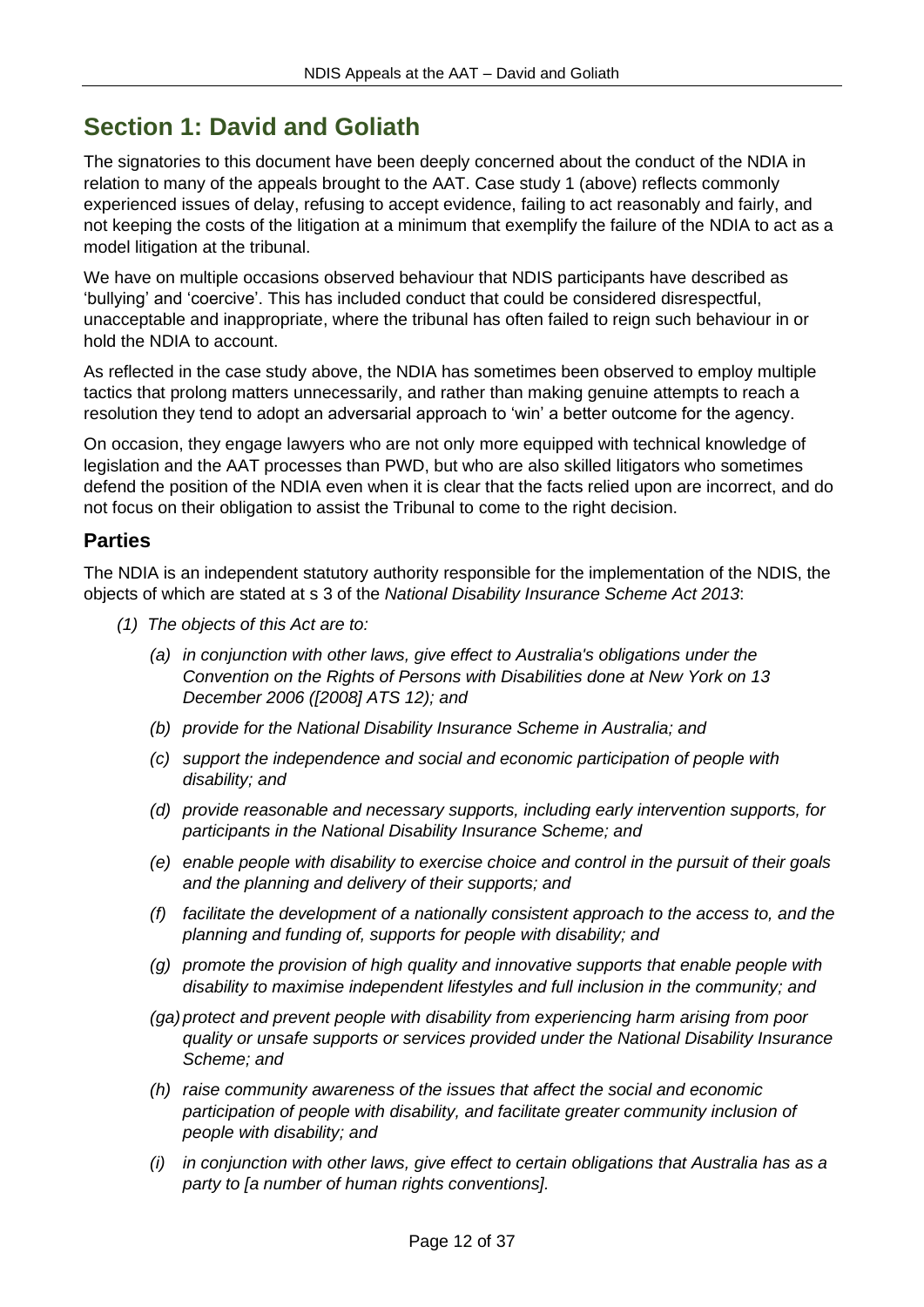These objects are within the public interest which the NDIA is bound to serve, and all actions taken by the Agency should be reflective of these objects.

In contrast, a NDIS participant is an individual with a disability. Participants<sup>5</sup> frequently face overwhelming barriers in accessing information, communicating with NDIS delegates, and appealing against an unfavourable decision, including:

- Disability related barriers in communication, including literacy, hearing impairment, verbal impairment;
- Technology access barriers for those who do not use email or other electronic communication (which the AAT and NDIA rely upon);
- Support barriers where individuals are reliant on paid supports to assist them with activities of daily life, including reading their mail and identifying the options available to them when responding to an adverse outcome;
- Advocacy barriers where individuals who require the support of disability advocacy for relatively simple challenges are now unable to access advocacy (due to limited resourcing) to support them with AAT Appeals.



**Figure 3**

In the year 2021-22, the Guardian Australia estimates the NDIA will have spent \$50 million on lawyers to represent them at the  $AAT<sup>6</sup>$  (see also Figure 3). By comparison, the total funding provided for PWD to access legal and non-legal advocacy for NDIS Appeals is approximately \$13.5 million.<sup>7</sup>

In our experience, in AAT appeals, the NDIA is represented by least a case manager and a legal representative. In contrast, a minority of participants are legally represented.

<sup>&</sup>lt;sup>5</sup> It is acknowledged that many participants are reliant on the support of family members, carers, friends and others, who also experience these difficulties. For brevity we refer only to participants throughout this submission.

<sup>6</sup> https://www.theguardian.com/australia-news/2022/jun/01/ndis-agency-to-spend-50m-on-lawyers-to-fight-people-withdisability-who-appealed-funding-cuts

<sup>7</sup> Ibid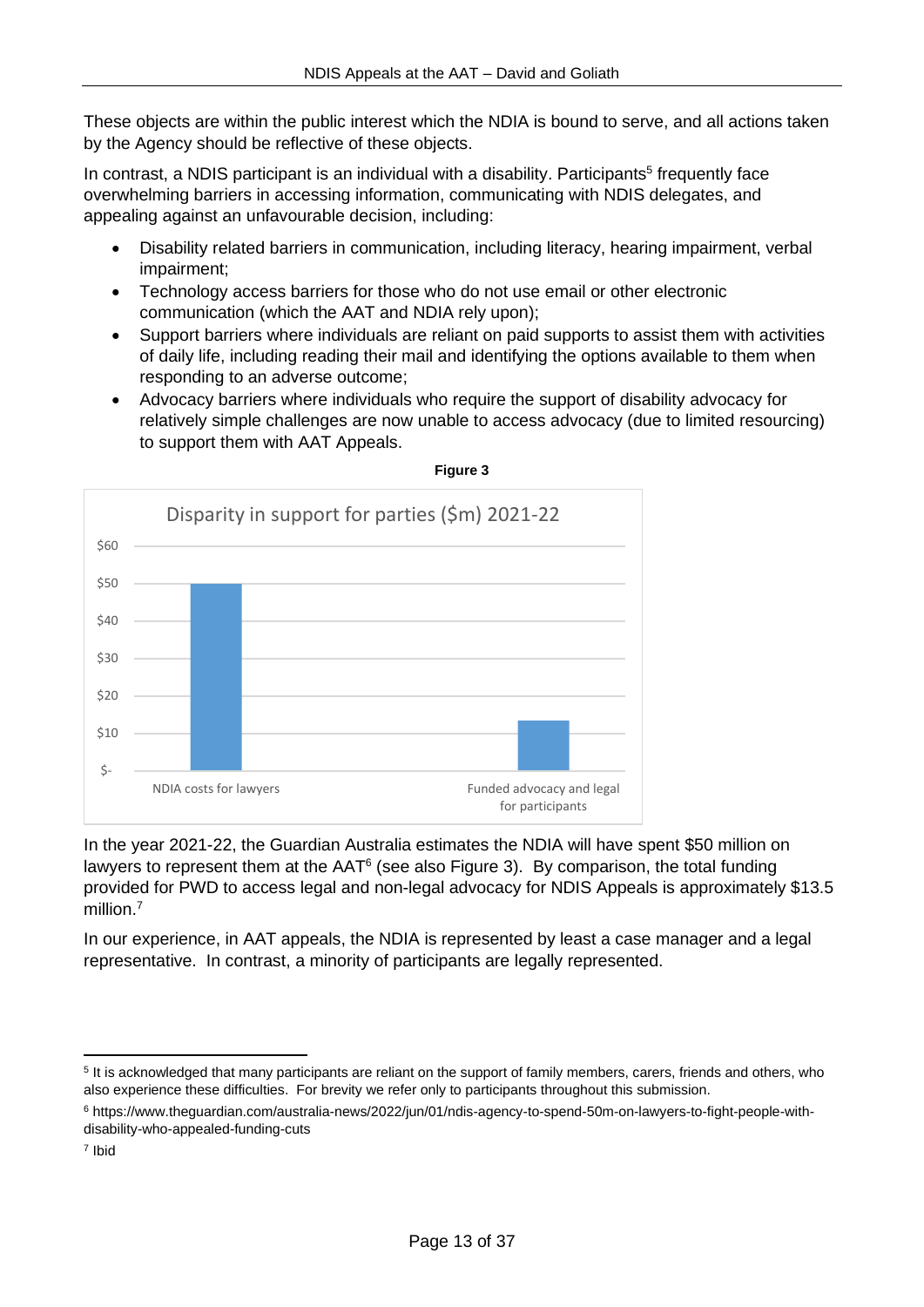Information released by the AAT revealed that 1,780 external review applications were received in 2020-21. Of these, only 622 were represented by disability advocacy organisations and 325 received legal representation (see Figures 4 and 5).<sup>8</sup>



There has been a significant increase in applications to the AAT, but no increase in resources for legal or non-legal advocacy.<sup>9</sup>

**Figure 5**



Against this backdrop of fundamental power imbalance, it needs to be stressed that for the NDIA, the process of an external review is an administrative exercise in the implementation of the scheme. In contrast, for individuals it is a process to access the necessary supports for which they have a legislated right.

The time it takes to progress through an AAT appeal needs to be understood in the context of the preceding and subsequent events (see Figure 6).

**Figure 4**

<sup>8</sup> Chris Coombes, At What Cost?', December 17, 2021 https://teamdsc.com.au/resources/at-what-cost

<sup>9</sup> Commonwealth of Australia, Senate Hansard, *Community Affairs Legislation Committee*, 17 February 2022, Senator Steele-John, 78, stating 3,583 applications to AAT by January 2022. This graph relies on extrapolating that number out to end of financial year, and keeping the legal and non-legal advocacy at their current levels, with the remainder being selfrepresented.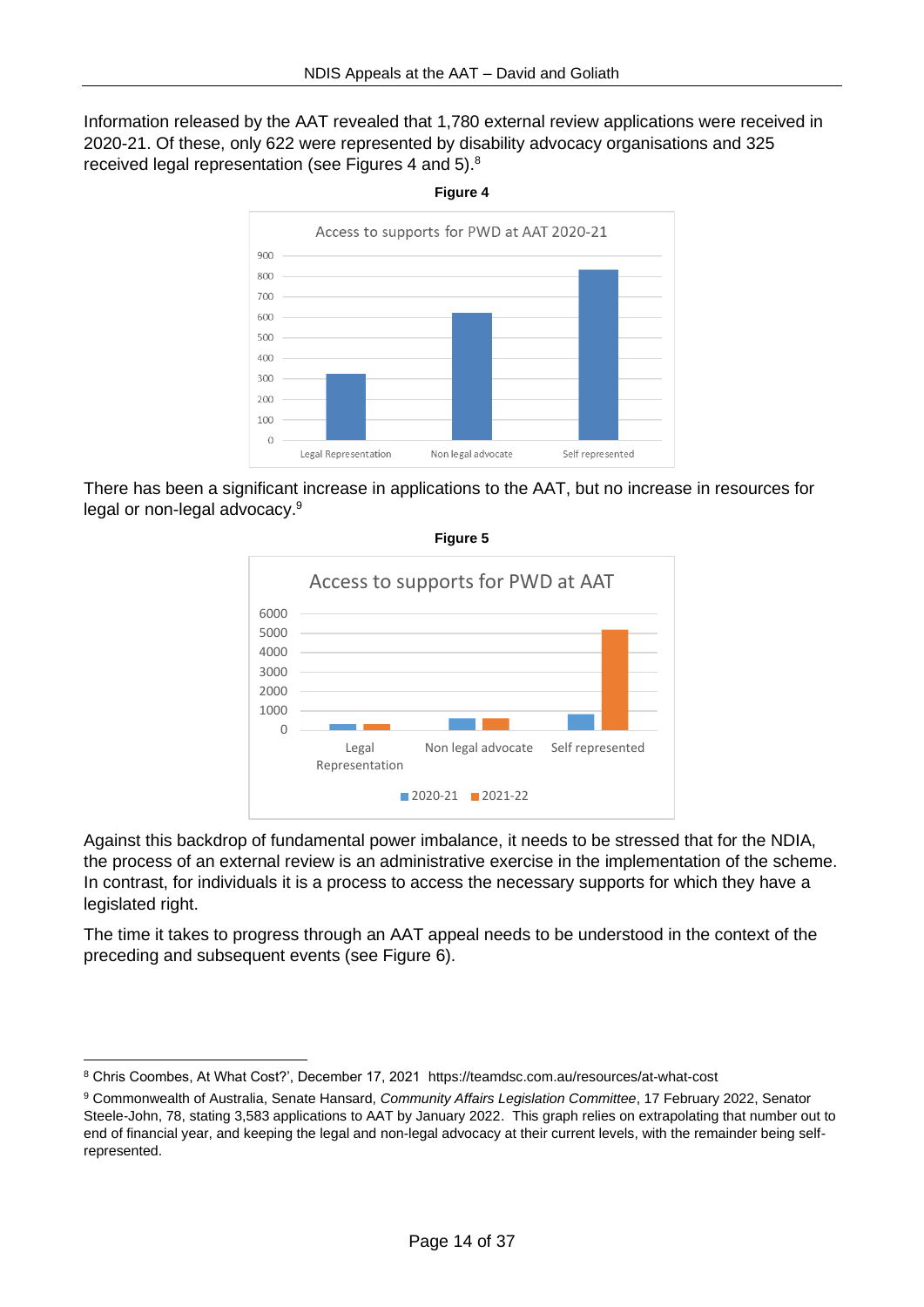



Figure 6 (above) outlines a typical trajectory of a participant's engagement with the reviews and appeals process. To start, they must prepare for their plan review meeting where they and/or their support coordinator have requested updated reports from their allied health team and have a clear indication of what is needed for their supports in the coming plan.

Sometime later (which can range from a few weeks to months), they receive a plan that often does not fund the supports they believe are necessary<sup>10</sup>. They have 3 months to seek an internal review. 11

After they apply for an internal review, it then takes 60 days for the internal review decision outcome. <sup>12</sup> During this time, the participant is aware they have insufficient funding, and is making difficult choices about how to manage the risks involved. The uncertainty about timeframe makes this more complicated because it is unclear how long they will be rationing supports, renegotiating service agreements, or, where it is impossible to do either of those things, just hoping for a good outcome from internal review.

When the participant receives the internal review decision, they then have 28 days to make an application to the AAT should they be unsatisfied of the outcome. Understandably, the participant experiences a new round of shock and anxiety, and now must learn how to navigate the AAT process. The participant or their support co-ordinator contacts NDIS Appeals advocates for advocacy support. However, in most jurisdictions, all appropriate advocacy agencies are frequently at capacity and unable to assist. Some will offer an advice call, or to waitlist the person, but for the majority of people in these jurisdictions nobody is able to assist.

<sup>&</sup>lt;sup>10</sup> Previously about 30% of these were matters that could be resolved by assisting participants understand how they could use their plan, what NDIS does not fund and etc. These simply required advocacy and support, not an AAT appeal. Another 30% had clear deficiencies in evidence and support was needed to rectify this. In the last six months we are seeing ongoing and consistent issues of plans being cut for people who have stable support needs for a very long time, an arrangement that works for them, and providers in place. When the funding is cut by 30% they are immediately at risk.

The NDIA's recent quarterly report notes that the proportion of internal reviews that upheld versus changing the original decision has shifted from 25:75 in December 2020 to 80:20 in March 2022 [\(https://www.ndis.gov.au/media/4365/download?attachment,](https://www.ndis.gov.au/media/4365/download?attachment) Figure 48)

<sup>&</sup>lt;sup>11</sup> Depending on their understanding of the process, and how the plan review occurred (participants report a rushed plan review with a stranger who did not book a time and called them unexpectedly, others report a positive plan review meeting and then a nasty surprise when they receive their plan), there may be a period of trying to follow up on whether reports were received and read, whether there has been a mistake, and formal complaints about the process.

<sup>12</sup> NDIS Participant Service Guarantee https://www.ndis.gov.au/about-us/policies/service-charter/participant-serviceguarantee.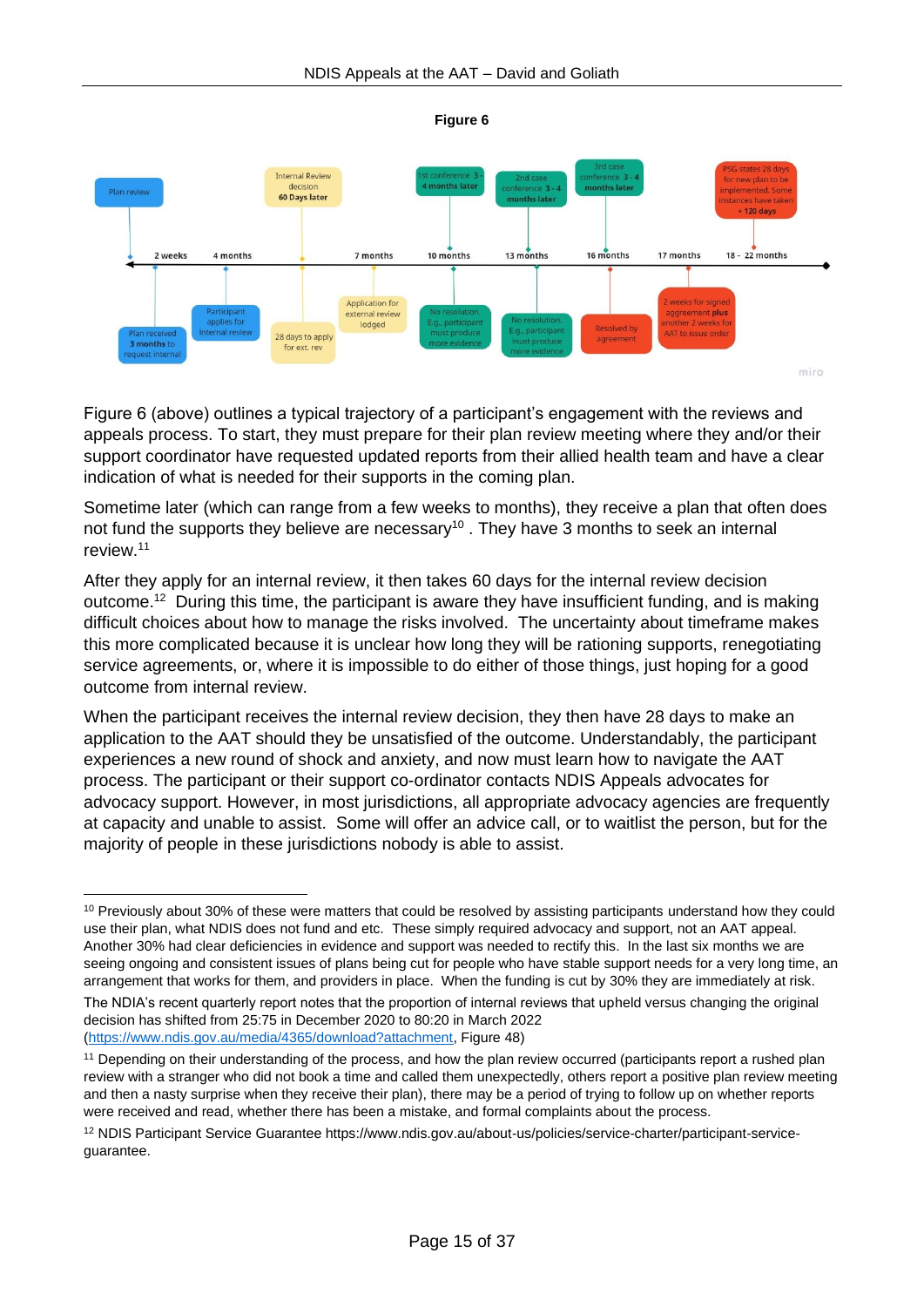Once the AAT application is made, it generally takes between  $3 - 4$  months for the first case conference. As reflected in the case study above, it can take numerous case conferences before a resolution occurs. As will be discussed this is because the agency, on many occasions, fails to meet its model litigant obligations and creates unnecessary delays by asking for more evidence, having legal representations without instructions, offering a statement of reasons, having agency representatives attend case conferences who do not have authority to make decisions, etc.

There are generally at least three, and sometimes *more* case conferences totalling up to five or six. This creates significant delays for participants needing crucial supports.

Whether by agreement, or by AAT decision, the matter is still not resolved for the PWD until the issue of a new NDIS plan with funding for the requested support. Under the Participant Service Guarantee, this should occur within 28 days, but we have seen this extended out to 72 and even 120 days. $13$ 

Recently we have seen even further delays whereby the AAT hands down a decision, but the NDIA does not implement the decision for months, and only when significant advocacy is applied.

<sup>&</sup>lt;sup>13</sup> In those matters, a participant who had been identified as a "serious and pressing risk" in November 2020 took 306 days from initial decision to the issue of a new plan, and another PWD took 1091 days from initial decision to the issue of a new plan, including 120 days between the AAT decision in his favour and this resulting in a plan including the funding.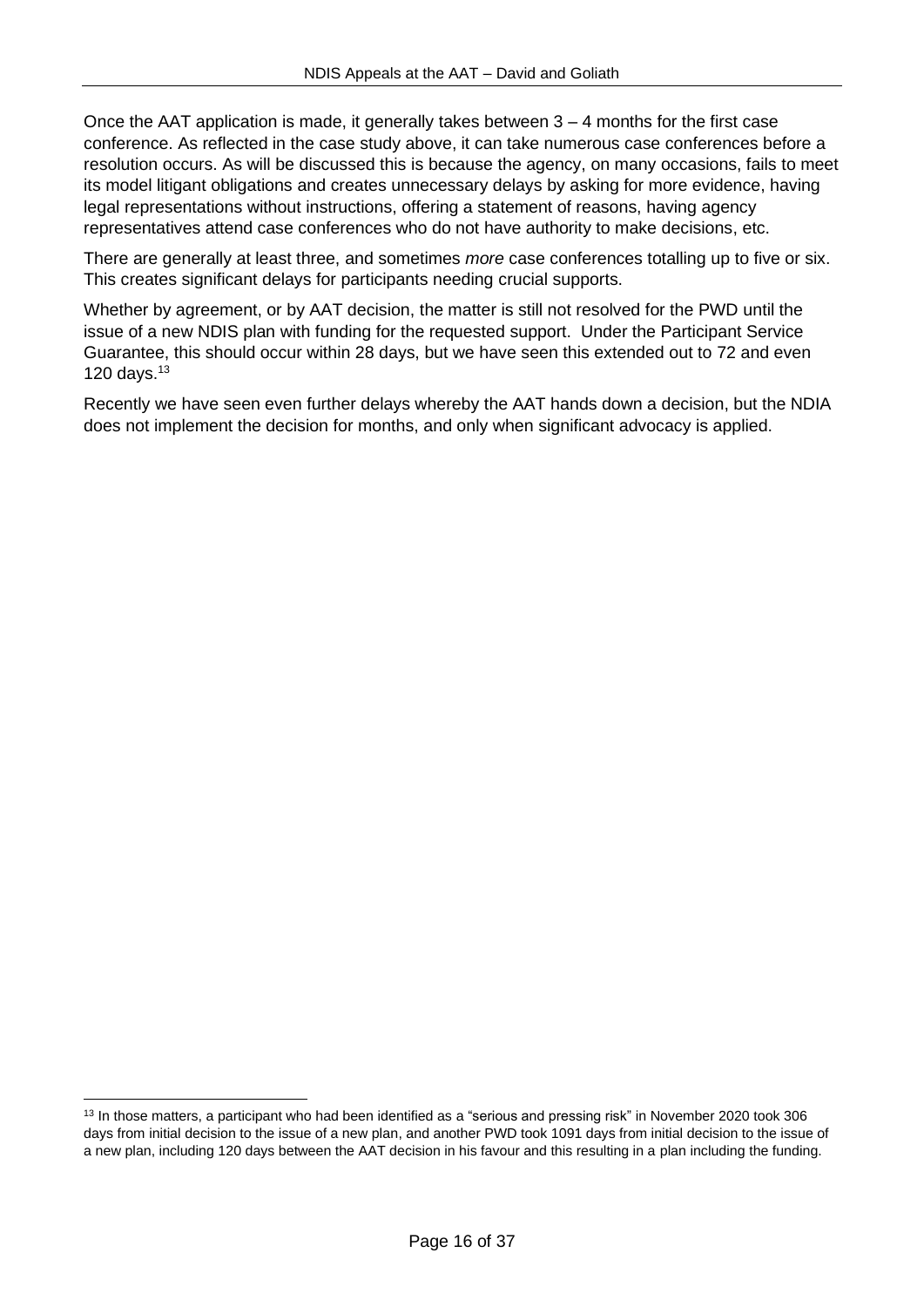*"NDIA lawyers employed a highly adversarial approach against me. They have bullied and harassed me and withheld supports they knew would trigger and exacerbate my conditions. They did everything to stress and pressure me into dropping my AAT case."*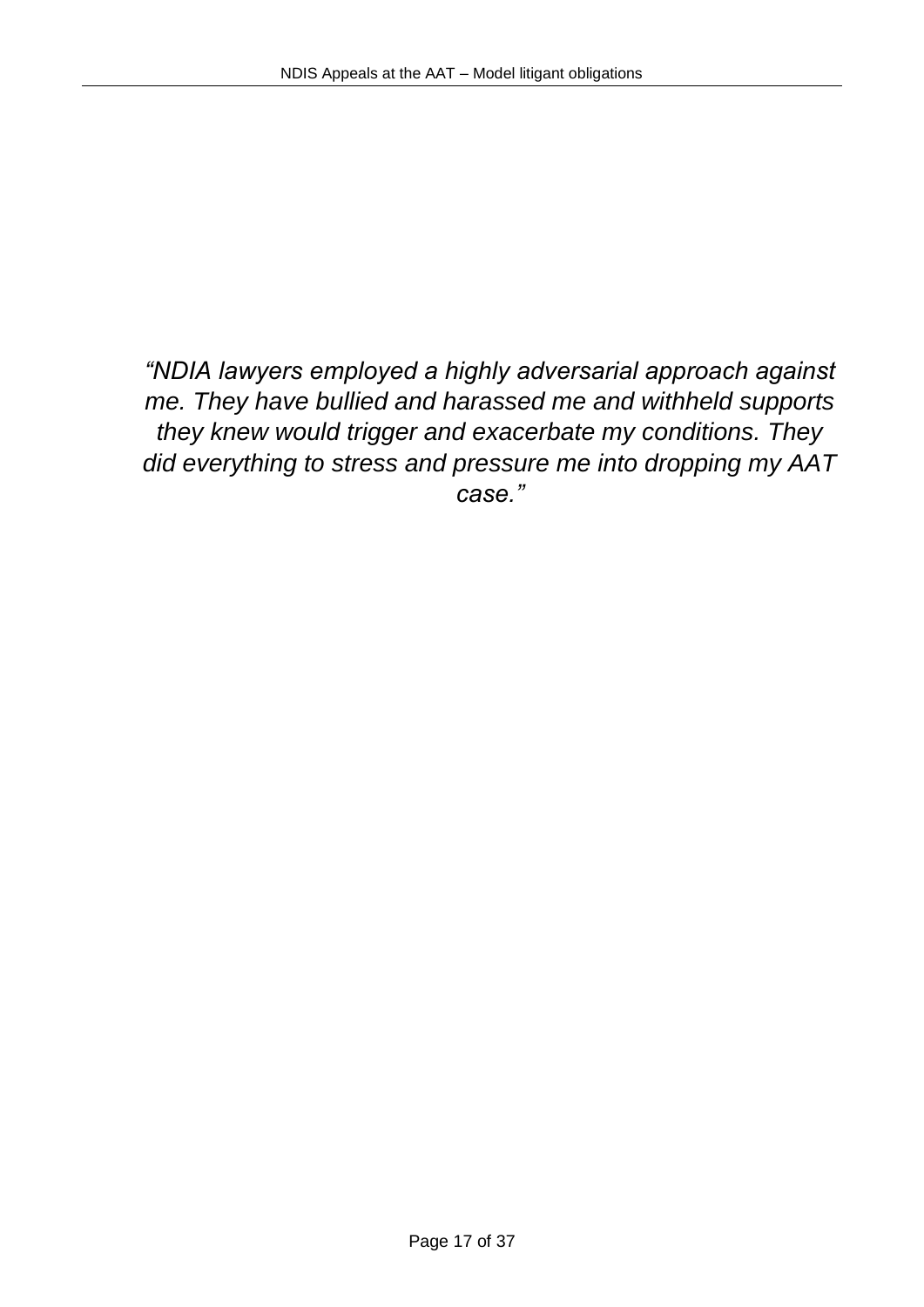# <span id="page-17-0"></span>**Section 2: The NDIA's Model litigant obligations**

The NDIA has a range of obligations as a model litigant including a requirement that the Commonwealth:

- deal with claims promptly and not cause unnecessary delays in the handling of claims and litigation
- pay legitimate claims without litigation
- act consistently in the handling of claims and litigation
- endeavour to prevent and limit the scope of legal proceedings including participating in ADR processes
- keeping the costs of litigation to a minimum, including by:
	- o not requiring the other party to prove what the agency knows to be true
	- o not contesting liability if the agency knows that the dispute is really about quantum o monitoring the progress of the litigation
- not take advantage of a claimant who lacks the resources to litigate a legitimate claim
- not rely on technical defences
- apologise where the agency is aware that it or its lawyers have acted wrongfully or improperly.<sup>14</sup>

We have significant concerns about the NDIA's conduct and whether this meets the standard expected of a model litigant. Although concerns about this issue have been detailed in responses to previous reviews of the NDIS,<sup>15</sup> our experience is that the problems are significantly escalating, particularly in the last 12 months. In this section, we discuss concerns relating to each of the obligations.

The examples that follow arise out of the ADR process, where Tribunal oversight is limited to a registrar, unless otherwise noted. As noted in Section 5, we have concerns about the pressure on PWD to resolve their AAT appeal at the ADR stage, rather than having access to the appeal before a member for which they applied. The ability of the Agency to pressure PWD into a resolution in this context is not indicative of a fair and just process.

# <span id="page-17-1"></span>**Timeliness and avoiding unnecessary litigation**

As reflected in case study 1, the agency's conduct is often inconsistent with the obligation to act promptly and avoid unnecessary delays.

- A common experience of signatories to this submission has been an ongoing experience with the Agency failing to meet deadlines imposed by the Tribunal and failing to provide materials or respond to materials provided in a timely manner to keep the matter progressing.
- We often see the Agency fail to provide specific and clear questions about the information they believe will better inform the Tribunal, resulting in participants wasting their time and funding asking for "more evidence" from their allied health professionals, only to have more questions from the Agency as a result. Many advocates are now very cynical about the practice of "more

<sup>14</sup> Appendix B of *Legal Services Directions 2017* (Cth).

<sup>15</sup> See for example, National Legal Aid, *Putting People First: Removing Barriers for People with Disability to Access NDIS Supports*, Submission to the Review of the NDIS Act and the new NDIS Participant Service Guarantee, (2019); *Unreasonable and Unnecessary Harms: Joint Submission Regarding the NDIS Internal Review and External Processes*, Submission to the Joint Standing Committee on the NDIS: General Issues around the Implementation and Performance of the NDIS, (2021).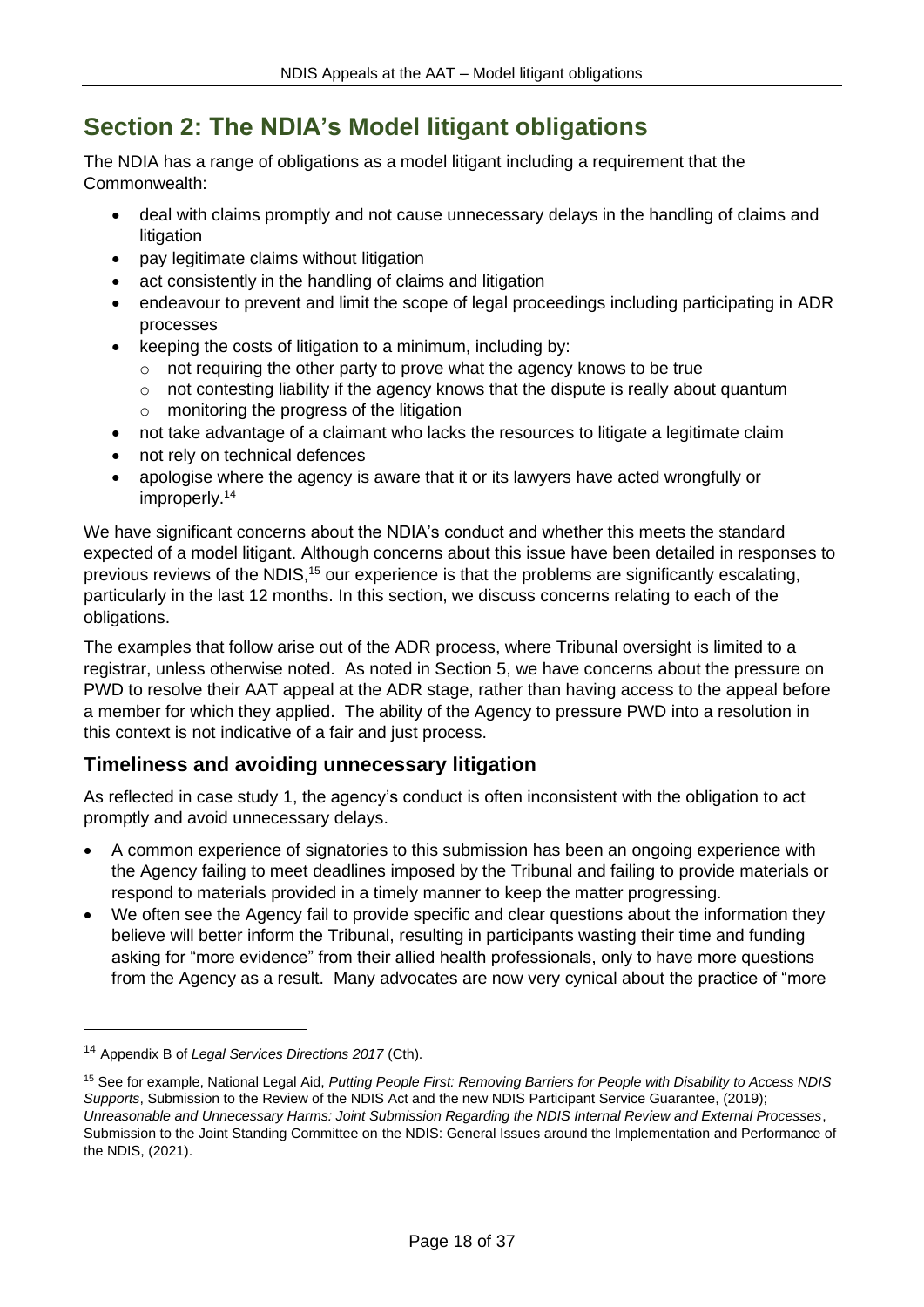evidence", and see it as simply a time-wasting activity, with the Agency "drip feeding" their inquiries, or simply changing direction when one question is answered, inevitably prolonging the process. We are also seeing numerous health professionals simply refusing to write more reports because they see the process as pointless and, as one health professional stated, "I already told them the answer to that, do they even read these reports?"

- We are also seeing the very late filing of the required Statement of Issues, in some cases filed half an hour prior to the case conference. This results in a wasted conference, and the entire process is then delayed by a further 4-6 weeks.
- The NDIA, having relied on the above process of "more evidence" for multiple conferences, and having required the participant use their own time and funding to obtain additional reports, often then decides it will insist on an "independent assessment", which they will fund, and which generally delays the matter a minimum of an additional 8 weeks.
- Legal representatives attending ADR without instructions is a waste of time and resources for all concerned, and this delays the process for another 6 or so weeks. The length of time between conferences is extended unreasonably by the requirement that case managers have 3 weeks minimum to consider even the simplest of documents to provide instructions. This is exacerbated when the case manager cannot make a decision and must defer to a technical expert within the Agency, who may or may not be available in a reasonable period of time.
- These delays are particularly concerning where the effect is to create additional work for all concerned. Most participant plans are twelve months in duration, as can be seen in the timeline in Section 1, and it is highly likely that participant plans will end or funding will be depleted.<sup>16</sup> This places participants at risk, and the workaround to mitigate this risk – the extension of existing plans – simply adds more work for the Applicant the Agency and the Tribunal without actually resolving the substantive issue in dispute. When the matter resolves some months later with no substantially different evidence than was available at the outset (and only because a more senior member of staff has reviewed the matter) it becomes clear that all previous steps taken were just filling in time until the appropriate individual was available. This time wasting is extremely distressing for participants, puts them at risk of loss of supports repeatedly, and is a waste of the resources of the Tribunal and any supports the PWD has managed to access.

# <span id="page-18-0"></span>**Act consistently**

We have seen considerable inconsistency in the Agency's approach to a number of procedural matters.

- Whether they fund the expert report they are requesting, or whether they will insist that the participant funds this.
- Whether they rely on internal 'guidelines' (which are not publicly available, and often not provided to the PWD or their supports) about 'items the NDIA will not fund' or follow the requirements of the legislation.

 $16$  Especially where funding for a participant's plan has been cut significantly. In a recent matter, a plan was cut by 93%. Clearly the participant was going to have depleted their funding before even reaching the first conference. Failing to rectify the underlying issue meant that the NDIA, the participant, and the Tribunal all had to go through a process of repeated plan extensions to ensure the participant had funding available for basic supports while the matter was at the Tribunal. Each of these extensions was clearly going to be a band-aid, as a three month extension based on 7% of funding could only be expected to last for a week, or if supports were strictly rationed, a few weeks.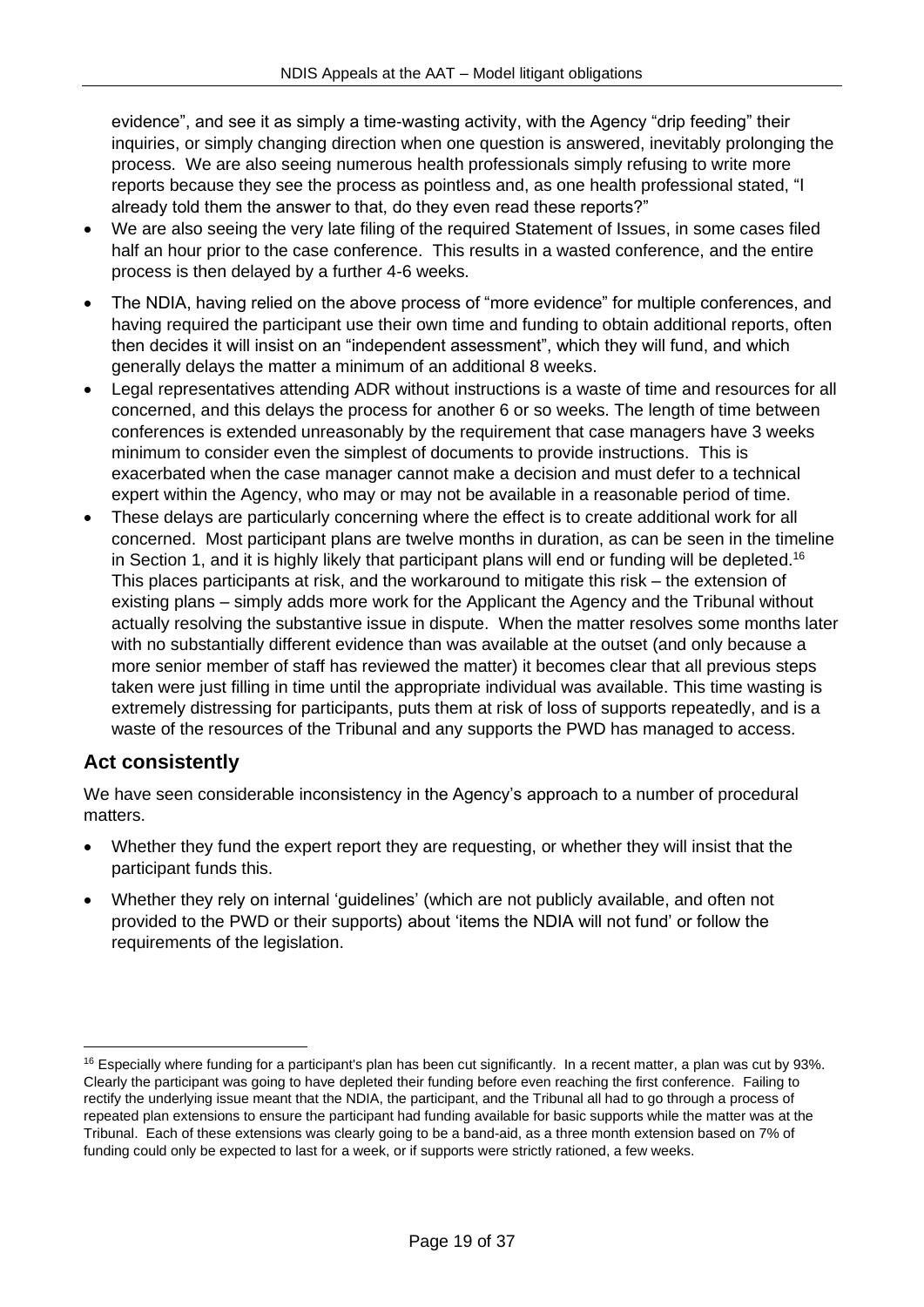# <span id="page-19-0"></span>**Prevent and limit the scope of legal proceedings**

We have seen significant failures to limit the scope of proceedings in cases before the AAT, which also has had the result of prolonging the proceeding.

- The internal review may give one reason for the Agency's rejection of a funded support, but the Statement of Issues contains three, and subsequently four, significantly increasing the scope of the proceedings rather than limiting.
- The Agency contesting items not in dispute, despite those previously having been considered to be reasonable and necessary.
- The Agency bringing irrelevant considerations to the dispute, such as questioning whether "disability" meets access criteria in a matter about reasonable and necessary supports.
- The Agency raising issues at hearing which were not previously raised during ADR and requiring participants to respond to issues not in dispute.<sup>17</sup> For example, detailed questions asked about treatment history when the permanency criteria is not in dispute for NDIS access.

# <span id="page-19-1"></span>**Keeping the costs of litigation to a minimum**

Aside from the various other ways in which delays, increase in scope and failure to appropriately manage AAT appeals increase the costs of litigation, we have concerns about the following behaviours from the NDIA.

- The practice of the NDIA seeking an excessive number of extremely broad summonses, creating high work demands and resulting in large volumes of irrelevant material.<sup>18</sup>
- The practice of requesting additional reports and assessments, including by their own expert witness, which they then ignore and seek further reports and assessments.

### <span id="page-19-2"></span>**Not requiring the participant to prove what is known to be true**

The signatories share considerable frustration with the persistent failure of the Agency's record keeping and record management systems. These frequently fail to ensure the internal reviewer or the legal representative at the AAT have access to all the relevant materials provided by the PWD and their supports. Great attention is required to ensure that the T-docs are complete and that the relevant reports are referenced. Even more frustrating is that none of this material is then available to the subsequent planning process after the matter has resolved, and participants find themselves returning to the Tribunal to have the very same appeal because the planner did not know of the previous AAT decision or order.

Aside from the poor information management and refusal to read reports provided mentioned above, we have concerns about the Agency's failure to comply with this requirement in the following ways.

• The Agency often delays resolving a matter through ADR by stating that reports are out of date. This is unreasonable when the reports were current at the time of the decision, there is no evidence the situation has changed, and the time that has elapsed since is due to the Agency's own delays.

<sup>17</sup> We note this has previously been raised as an issue. See National Legal Aid, *Putting People First: Removing Barriers for People with Disability to Access NDIS Supports*, Submission to the Review of the NDIS Act and the new NDIS Participant Service Guarantee, (2019) 65.

<sup>18</sup> Ibid, 66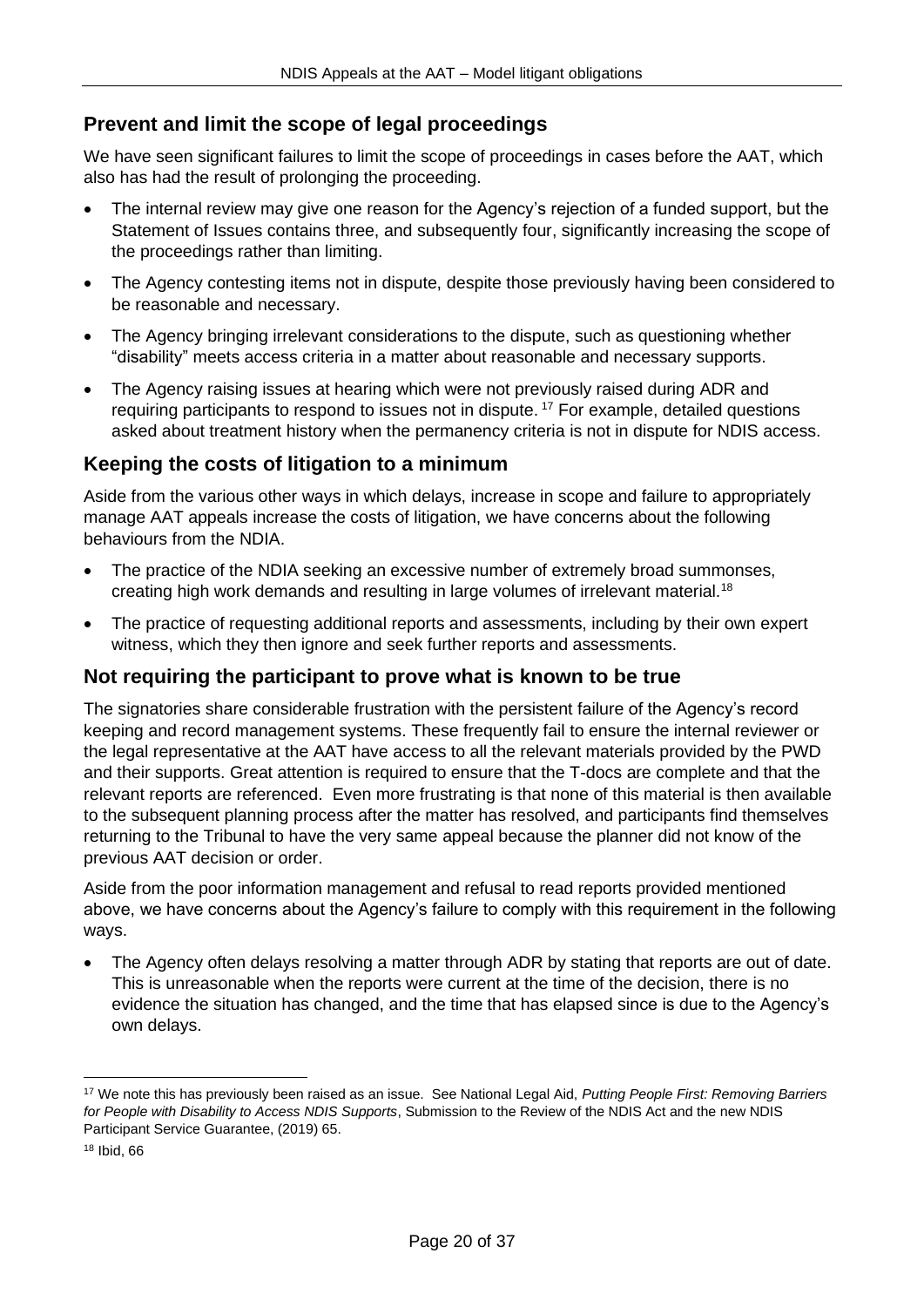- On multiple occasions the Agency has insisted that a participant undergo an independent assessment with their own expert, only to have the same opinion returned. This is especially egregious where the opinion returned is consistent with the opinion of all involved with the participant for decades, and there has been no change. Unless there is a significant reason to consider that the health professional is not acting in accordance with their professional obligations, the Agency should consider their reports to be true.
- Further, we are now seeing situations where the Agency has access to a report from their own expert that supports the position of the Applicant, and yet the Agency does not release the report, nor act on its contents for months. On multiple occasions we have been informed by the legal representative that they cannot receive the report because it has not been paid for.
- The Agency requiring evidence of facts not previously in dispute and for which the cost of accessing evidence is high. For example, the Agency sought evidence that a person aged in their fifties has an intellectual disability. Their entire life has been defined by the presence of intellectual disability, but they have no recent neuro-psych assessment to substantiate this fact. They were excluded from mainstream schools, were separated from their families and lived in institutions, they were paid under \$2 an hour for their work and have not been included in the community at large due to their intellectual disability, but this is now in dispute by the Agency. The relevant assessment costs in the range of \$1,600 - \$2,500.

# <span id="page-20-0"></span>**Not contesting liability if dispute is about quantum**

There are numerous occasions where we have seen the Agency argue that the requested support is not reasonable and necessary in entirety, when actually the only question is to the quantum of the support requested.

While an individual may make a decision to forgo two hours a week of support or an hour a month of therapy to end the appeal and get on with their life, they are unable to do so when the Agency argues the support does not meet the legislative criteria at all. This is demonstrably untrue when they offer a reduced quantum of the support at a later stage, even with no additional information that could account for the change in position.

# <span id="page-20-1"></span>**Monitoring the progress**

It would appear that the Agency does not routinely adequately monitor the progress of matters before the AAT, because their case managers often do not even attend the case conferences, and their representatives are often left without instructions. When some months later the matter is suddenly able to be resolved without any new evidence being available, it is clear that the Agency has not been monitoring the matter, and the legal representative has been left to their own devices without the input of any decision maker from the NDIA.

Further, when a matter that has been contested vigorously for months is briefed out to Counsel, and suddenly can be settled, it seems apparent that no advice has previously been provided as to the merits of the case.

# <span id="page-20-2"></span>**Not taking advantage of a claimant who lacks resources**

This entire process is at risk of being leveraged by the Agency to pressure PWD who often lack resources.

- The use of (multiple) private lawyers to appear against an unrepresented PWD who does not understand the process and has no experience arguing a case before a Tribunal, or engaging in ADR.
- The insistence on "more evidence" without any specificity, in the context of a NDIS plan where the very funding that would allow the PWD to access such evidence has been cut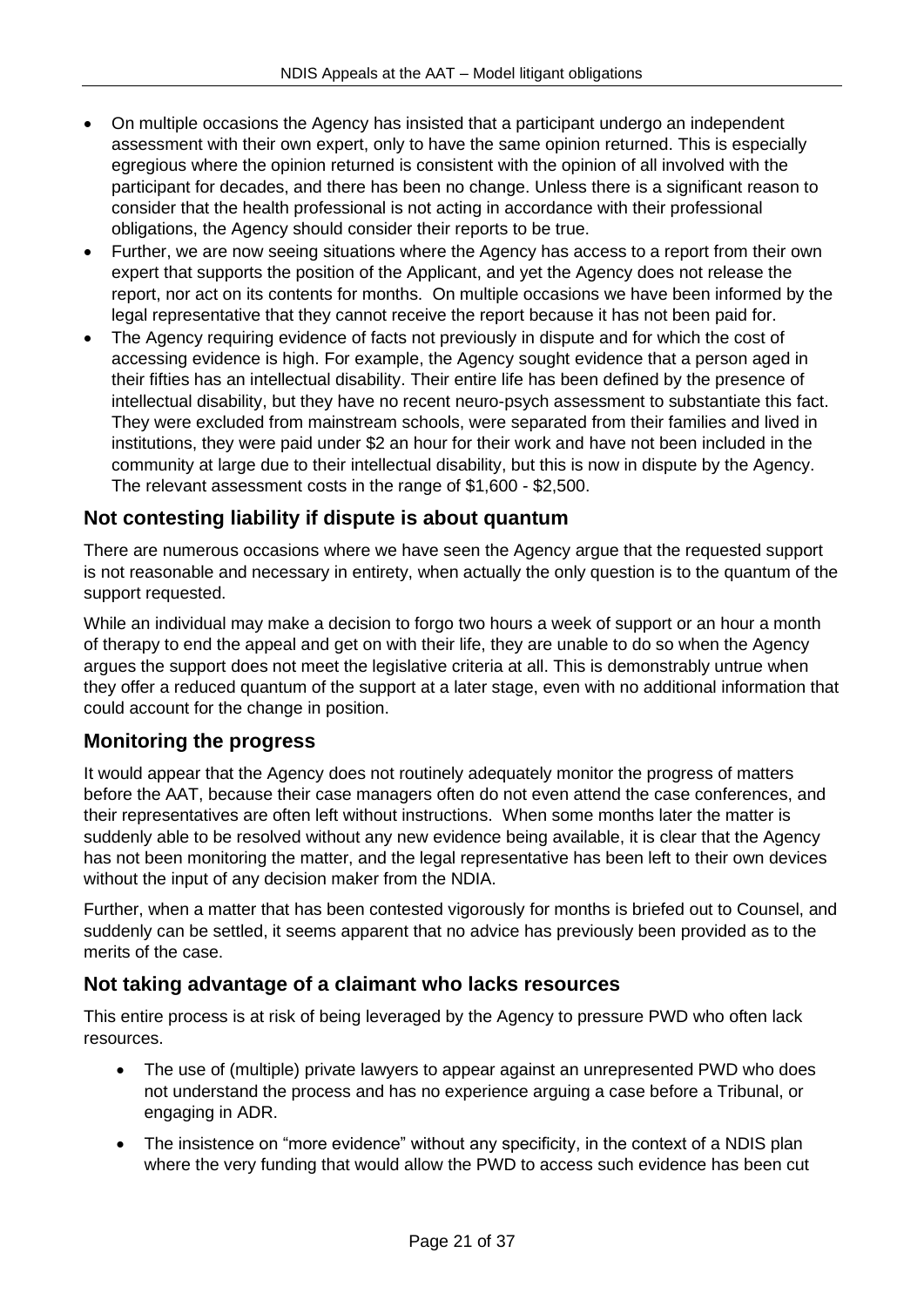significantly. The participant then has the choice of accessing the necessary therapies, or providing further evidence. Not using the therapies is subsequently used as a reason why they are not needed.

- While it is true that participants do often provide reports that are deficient in a number of ways requiring clarification, this is not the fault of the participant. The Agency could, and should, explain to allied health professionals what they are looking for in a report, so that they do not need to be rewritten so frequently.
- There is significant pressure on the participant when they have experienced a sudden and unexpected cut to the funding they require for everyday existence. Failure to provide sufficient relief from this pressure, by way of a reasonable plan extension, takes advantage of the lack of resources of the participant, and allows the Agency to push them to agree to partial resolutions.

# <span id="page-21-0"></span>**Not rely on technical defences**

There are numerous different ways the Agency relies on technical defences as evidenced by the following real-world examples:

- An unrepresented participant's detailed Statement of Lived Experience was entirely discounted on the basis that it was undated. Therefore, the relevance of the evidence could not be ascertained. The Statement specifically addressed NDIS access, which the client had applied for within the last six months.
- A participant was asked to write their response to various questions in their own handwriting and without assistance from anybody else. The participant was ten years old.

# <span id="page-21-1"></span>**Apologise**

We understand an increasing number of complaints have been made due to the model litigant breaches raised in this submission. We have experienced formal complaints being made with no response from the NDIA being received, and certainly no participant to the best of our knowledge has received an apology even in the most egregious circumstances.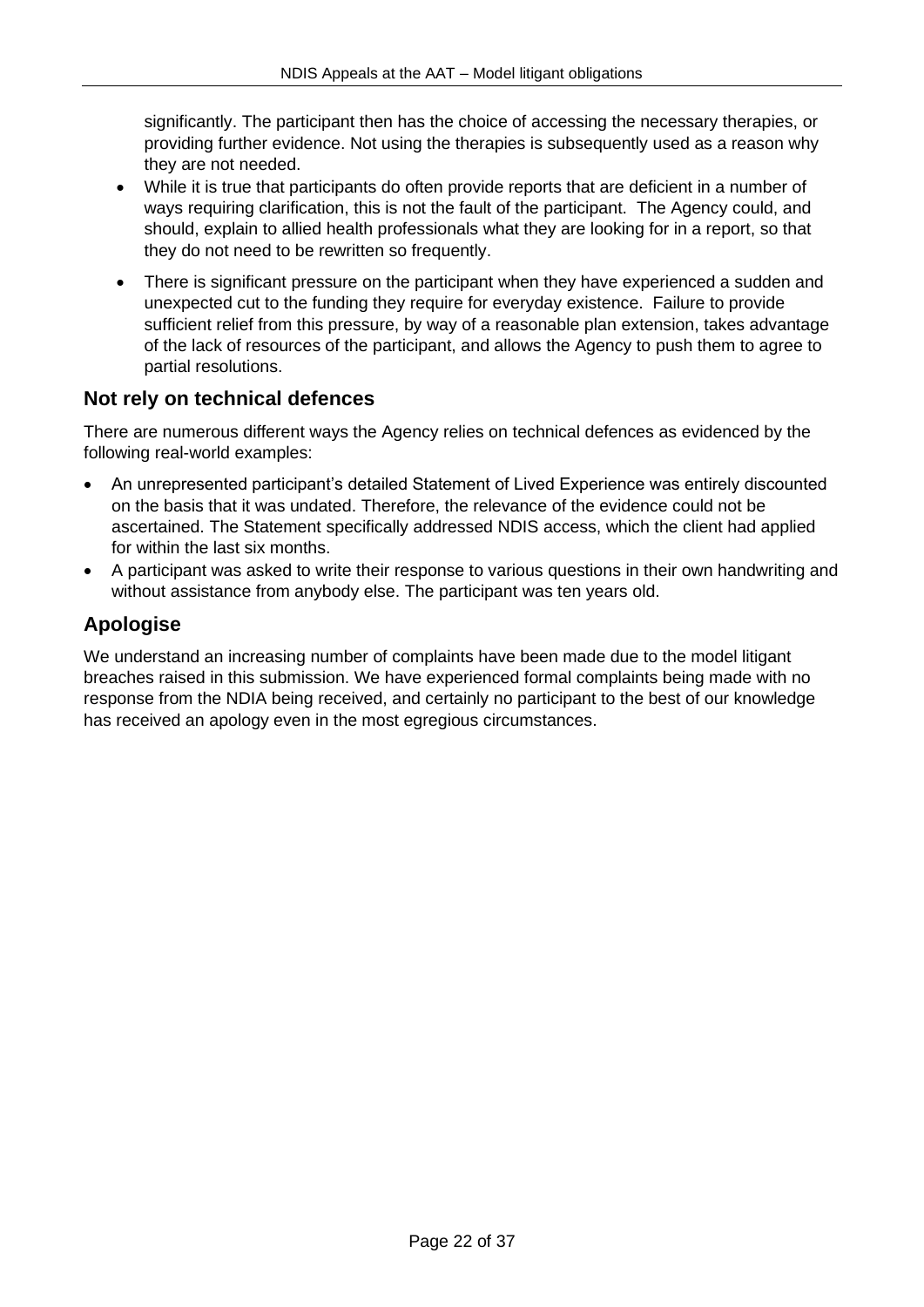### *Case Study 2: Not acting reasonably or fairly*

The participant, A is 16 years old and has Autism and ADHD, a number of psycho-social conditions, Oppositional Defiant Disorder with severe behavioural issues, and sensory, sleep and speech impairments.

A received a NDIS Plan in September 2021 in which the capacity building budget for therapy was reduced by over 70% from the previous year, despite the relevant reports recommending an increase in funding.

An internal review was requested, and the decision was made in November 2021 not to change the original decision.

An application was made to the AAT and the first case conference was listed for the end of March 2022. Apart from the T-docs, there was no correspondence until a Statement of Issues the day before the first case conference.

Due to the high level of support required, the therapy budget in the NDIS Plan was exhausted in 2 months. No further information could be provided from the therapy team because funding has been exhausted. The NDIA was made aware of the exhaustion of funds and a request for an interim plan was made.

As a result of the delays in the progress of the matter and the exhaustion of supports, A has been regressing and does not leave their room. Any gains that were achieved in therapy have now been lost.

During the first case conference, it was clear the NDIA had not considered the materials provided by the family four weeks before. The NDIA was legally represented and no communication from the NDIA AAT Case Manager has been made. The NDIA offered to provide a 2-month interim plan, which would enable only 4 hrs of therapy funding. After significant advocacy the NDIA agreed to increase the interim plan to a 3-month plan – this would now enable 6 hours of therapy – an insufficient amount of support that can have serious implications on A's condition.

One month after the first case conference the NDIA prepared 4 x letters addressed to A's allied health providers, with a total of 52 questions. Due to the delay since therapy, all practitioners would need to see A to complete an updated assessment to inform responses to the NDIA's questions. The OT alone has indicated they would require 12 hrs to provide the additional evidence. There simply is no funding to enable that.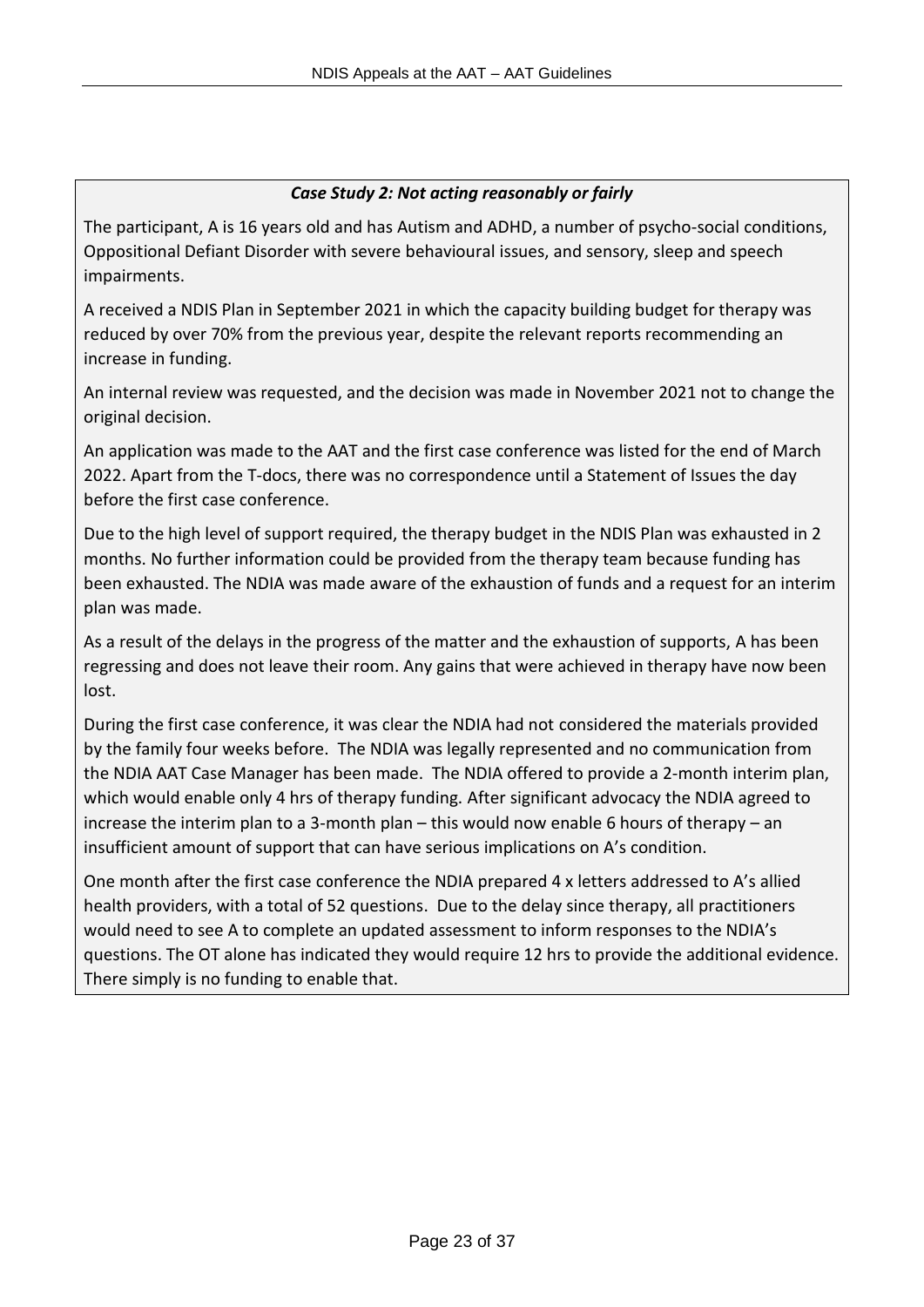# <span id="page-23-0"></span>**Section 3: AAT Guidelines to act in good faith**

In addition to the model litigant obligations, the AAT's Guidelines require the parties to a case conference (a form of ADR) to act in good faith in relation to their conduct in ADR at the AAT. This includes a genuine effort to uphold the following principles:

- people have a responsibility to take steps to resolve or clarify disputes
- disputes should be resolved in the simplest and most cost-effective way
- people who attend a dispute resolution process should show their commitment to that process by listening to other views and by putting forward and considering options for resolution

The Tribunal regards the following conduct as consistent with the duty to act in good faith:

- ensuring that the person attending an ADR process (other than conferencing) on behalf of a party has the necessary authority to settle the matter.<sup>19</sup>
- adopting an honest and genuine approach to resolving a dispute by discussion
- maintaining the confidentiality of the ADR process
- treating other parties to the ADR process and the AAT member or Conference Registrar respectfully
- acting reasonably and fairly having regard to the interests of all the parties disclosing information relevant to the dispute in a timely fashion
- being prepared to make concessions for the purposes of the ADR process, though not necessarily for the purposes of any subsequent AAT hearing
- endeavouring to limit the scope of proceedings by making partial concessions where appropriate
- having an open mind and a willingness to consider the interests of the other side, understand their position and consider options generated
- having a willingness to propose options for the resolution of the dispute and discuss your position in detail
- being faithful to any agreement reached in the ADR process that is, 'holding up your end of the bargain'.

# <span id="page-23-1"></span>**Take steps to resolve or clarify disputes**

As explained in other parts of this submission, the NDIA's conduct is contrary to the requirement to take steps to resolve or clarify disputes. Case study 2 (above) demonstrates that instead of seeking to resolve or clarify disputes, often the NDIA instead fails to take such steps by the:

- late provision of key documentation (including the Statement of Issues)
- failure to provide clarification of the evidence that is lacking to meet the legislative criteria and associated guidelines/policy
- expanding of the scope of the proceedings before the AAT beyond issues raised in the internal review.

# <span id="page-23-2"></span>**Resolve disputes in the simplest and most cost-effective way**

As reflected in both case study 1 and 2, often the conduct of the NDIA does not indicate a commitment to resolve disputes in the simplest and most cost-effective way. Rather, the process is

<sup>19</sup> [https://www.aat.gov.au/AAT/media/AAT/Files/Directions%20and%20guides/DutyToActInGoodFaith.rtf,](https://www.aat.gov.au/AAT/media/AAT/Files/Directions%20and%20guides/DutyToActInGoodFaith.rtf) which also refer to the relevant provisions of the *Administrative Appeals Tribunal Act 1975* (Cth).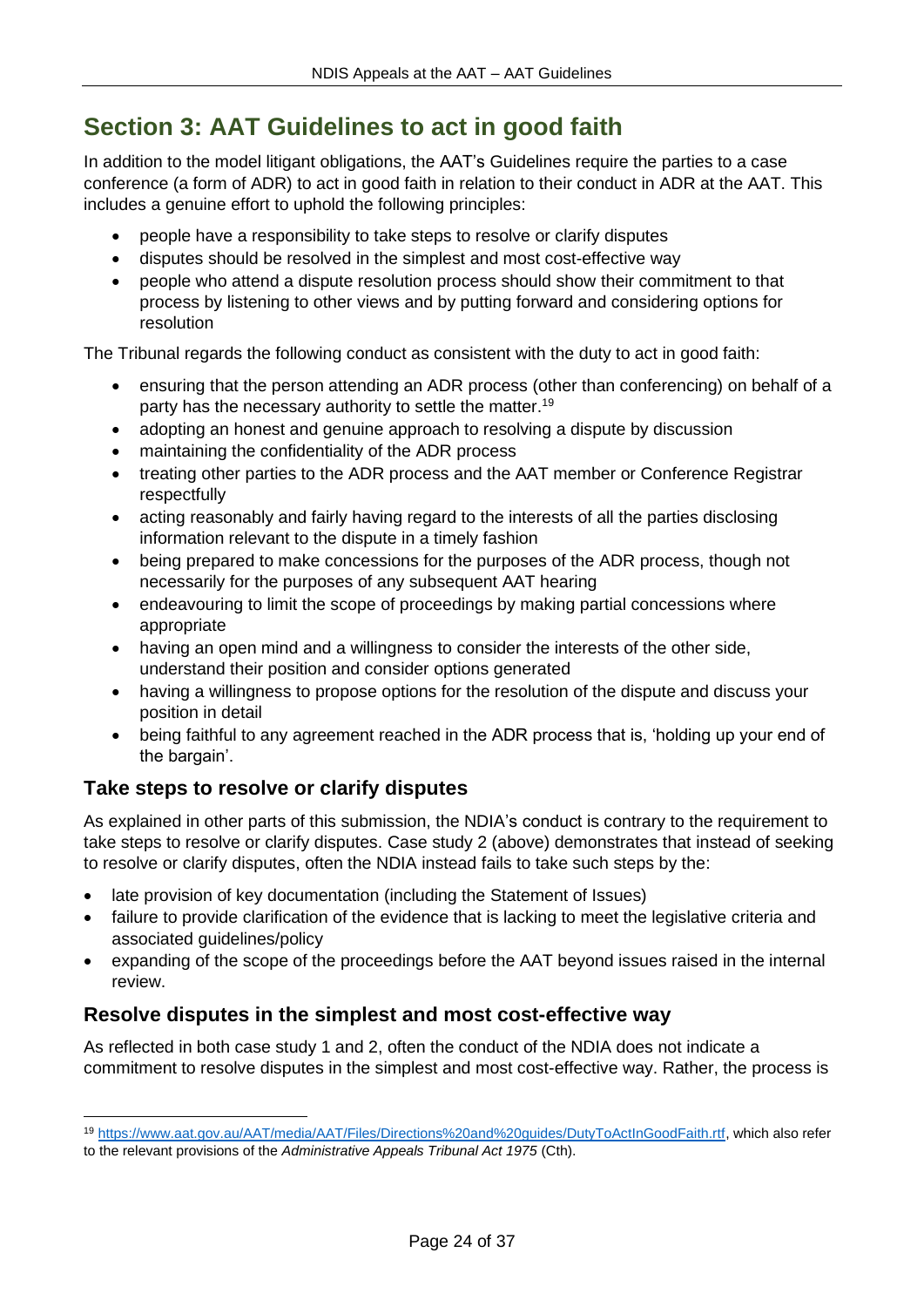delayed, unnecessary expert reports are obtained, legal costs for the NDIA are escalated, and the scarce resource of access to legal representation for participants is unnecessarily wasted.

# <span id="page-24-0"></span>**Listening to other views and considering options for resolution**

Although many matters ultimately settle without a hearing there has been a general reluctance by the NDIA at early stages of the ADR process at the AAT to listen to the participant's perspective, with them frequently insisting that the applicant provide more evidence as reflected in the case studies. The ADR process is seen by many of our clients as futile because of the failure of the Agency to take the process seriously and engage in good faith. We continue to see matters progress to hearing where they could well have been resolved in ADR if the Agency had engaged appropriately.

# <span id="page-24-1"></span>**Person attending has authority to settle the matter**

Unnecessary delays are caused by legal representatives attending case conferences without a case manager and without adequate instructions meaning that the person attending the ADR process does not have authority to settle the matter. It is common for the legal representative to state they will need to seek instructions multiple times throughout the duration of the conference. This severely limits the utility of the conference and progress of the matter.

## <span id="page-24-2"></span>**Honest and genuine approach**

A recent disturbing trend has been for the NDIA to make an "offer to settle" during the ADR stage, conditional upon either:

- The PWD withdrawing their AAT appeal and relying on a review within the Agency; or
- The PWD withdrawing other issues in dispute and abandon their claims to those items.

In both cases, the NDIA threatens to withdraw the offer if the PWD does not comply with the condition.

This is a serious breach of the Agency's model litigant obligation. If the Agency has formed a view that a support is reasonable and necessary, it must fund that support, and not use it as a bargaining chip. If the support is not reasonable and necessary under the Act they cannot fund it, even in ADR.

The use of purported "without prejudice" offers to unrepresented participants is an abuse of process and has occurred on many occasions with the Agency seeking to hide this type of offer from the Tribunal, including the registrar conducting the ADR. Under the guise of "genuine offer to resolve the matter" participants are being asked to trade off one right for another and are warned that if they disclose this to the Tribunal the offer will be withdrawn. Further the registrars conducting ADR do not have the authority to denounce this behaviour; it is only when the participant insists on taking the matter before a member that the offer suddenly loses the conditions.

Corporate law firms threatening unrepresented PWD in this manner is an abhorrent breach of the duty to assist the Tribunal to come to the correct and proper decision.

# <span id="page-24-3"></span>**Treating other parties to the ADR process respectfully**

PWD appearing at the AAT have the best knowledge about their own lives, their own needs, and what works for them. Whilst recognising that the Tribunal relies on the evidence before it, on occasion the Agency has been observed to actively undermine participants by requiring them to answer absurd and offensive questions from representatives speaking outside of their field of expertise. This is evidenced in the following examples:

• A participant required supports related to continence issues. The Agency's representative, a paralegal (not a medical professional, and with no evidence they were being advised by a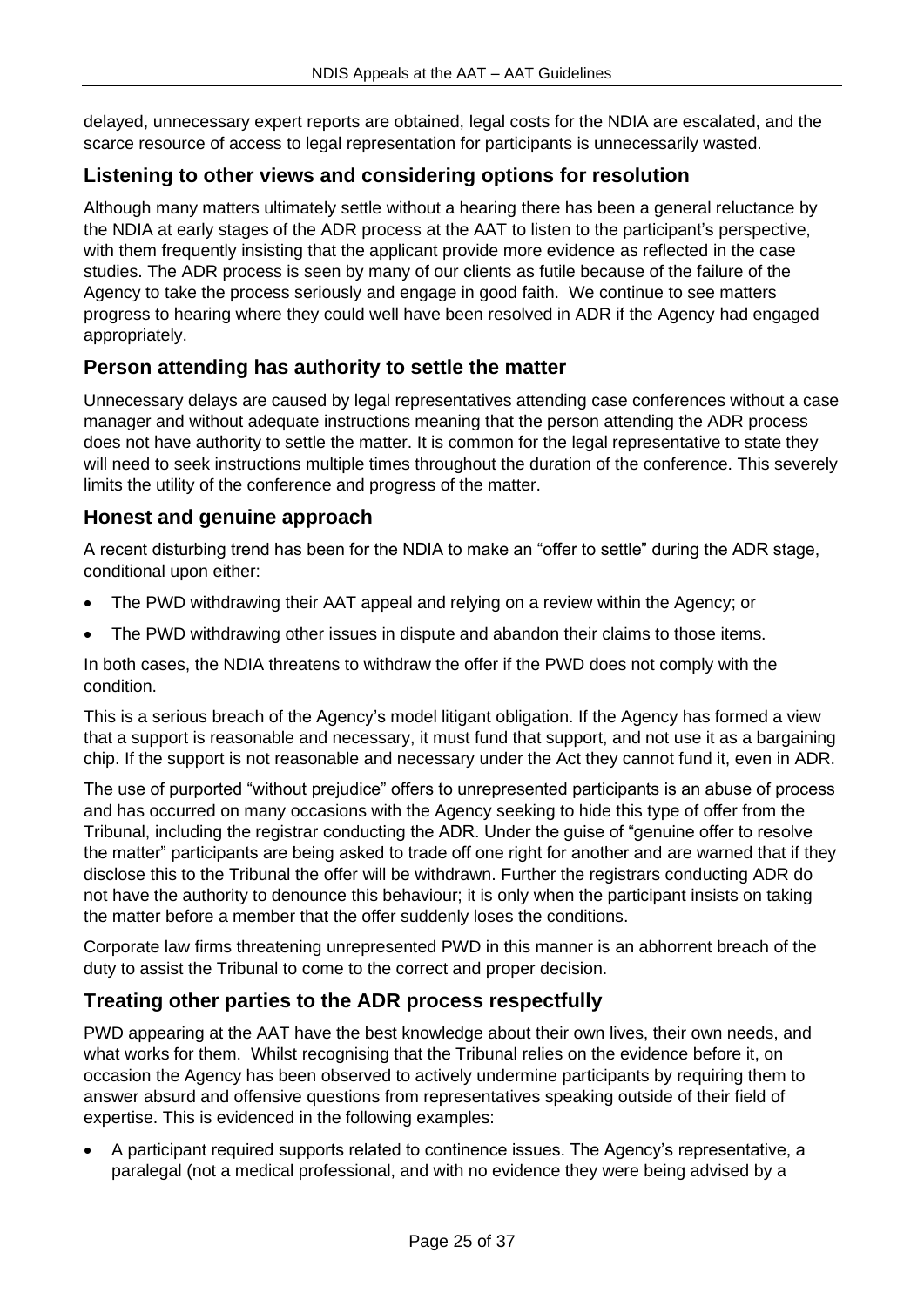medical professional) argued that this could be managed by medication. The participant then felt obliged to request their medical practitioner provide evidence that this is not the case.

• A legal representative of the Agency proposed that a support for an autistic four-year-old was not necessary, because they could "catch the school bus". The nominee then felt compelled to utilise more funding to seek evidence that this was not possible.

It is a disrespectful misuse of people's time who are involved when the NDIS do not send an instructor during the ADR process.

The ongoing issuing of summonses for an applicant's entire medical record, even where those records are not relevant is also deeply disrespectful to both privacy and dignity of the participant. It also adds to further delays and trauma for the applicant, especially where it leads to applicants reliving past trauma. The Agency has no need for access to entire medical records, and in any other context individuals have a right to privacy in relation to such personal materials. Using an AAT proceeding to obtain access to these materials is disrespectful and unfair.

# <span id="page-25-0"></span>**Acting reasonably and fairly**

Multiple signatories have noted the NDIA's representatives often "shifting the goalposts" in relation to the issue in dispute. Having previously filed a Statement of Issues, and the participant having returned with the materials requested, the NDIA then issues another Statement of Issues raising a separate and previously unmentioned issue in dispute. This is neither reasonable nor fair, and participants experience this as an active campaign against them, rather than a genuine attempt to assist the Tribunal. As the participant in case study 1 described, it like a 'fishing expedition' where the Agency searches for anything to hold against them.

Frequent reliance on private lawyers to represent the Agency leads to issues with communication with unrepresented participants. Language which may be received as neutral in a dispute between two commercial entities is often received as threatening and coercive by NDIS participants at the AAT. Statements such as "open to the Applicant to withdraw", or "the Tribunal has the power to dismiss the matter" may be factually correct but are not actually necessary.

Further, the Agency's representatives have pressured many participants into accepting an offer to have certain supports funded, but the legal agreement provided to implement this actually ends the entire matter at the Tribunal. Where the participant is without funding for necessary supports, their focus on resolving the most urgent matter can lead them to sign such agreements without any advice or support $20$  only to discover that this was against their interests.

# <span id="page-25-1"></span>**Being faithful to agreements reached**

It is common for an agreement to be reached, either in conference, conciliation or in writing, to then later be completely contradicted as reflected in the following examples:

- The NDIA provided a letter of instruction for a report to be completed by the Applicant's psychologist. The letter stated the NDIA would fund the report and requested an estimated invoice be provided before the report was undertaken. Upon receipt of the invoice, the NDIA then directly advised the psychologist that the funding should be claimed from the Applicant's plan.
- An agreement was reached at conference to have a plan extension to allow for funding continuity while the matter continues at the AAT. However, the plan extension issued did not contain the supports agreed as part of the ADR process.

 $20$  Noting that access to any advocacy or legal support is now extremely difficult to obtain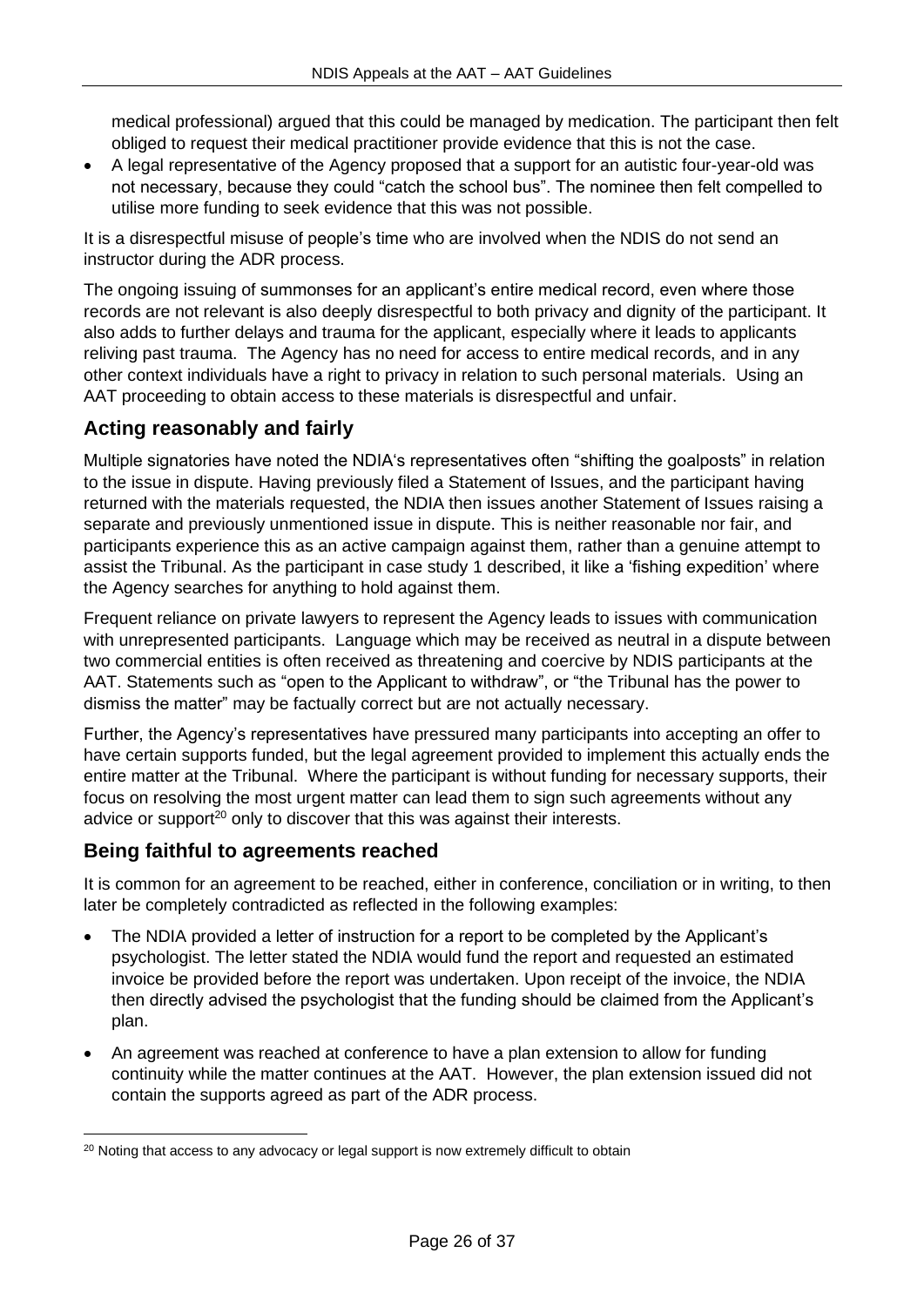# <span id="page-26-0"></span>**Section 4: Raising concerns about conduct**

The above concerns about the NDIA's compliance with model litigant obligations and duty to act in good faith is one half of the problem. The other half of the problem is the inability to raise these issues and have them dealt with effectively and appropriately. The model litigant obligations are self-imposed rules and the Commonwealth has limited the circumstances in which they can be used against it. The model litigant obligations cannot be used in proceedings against the Commonwealth and are only enforceable by the Attorney-General.<sup>21</sup> This means that in an AAT NDIS appeal, the participant is limited in its ability to rely on the model litigant obligations in the proceedings and is only able to draw the rules to the attention of the NDIA and remind the NDIA of its obligations. The other option is to make a complaint and there are significant issues identified in the current complaint process.

# <span id="page-26-1"></span>**No identified process**

The only feedback process within the NDIA is to contact [feedback@ndis.gov.au.](mailto:feedback@ndis.gov.au) Their website states that when a complaint is made:

*Through our [Participant Service Charter,](https://www.ndis.gov.au/about-us/policies/service-charter) we will:*

- *act immediately where there appears to be a high risk of harm, neglect or abuse*
- *acknowledge your complaint within one day after we receive it*
- *make contact with you within two days after we receive your complaint to give you a reference number and information on what to expect as we resolve your complaint*
- *resolve your complaint within 21 days after we receive it (keeping in mind that complex complaints, such as complaints with multiple issues, may take longer to address)*
- *publish information on our website about our performance.*

NDIS Appeals advocates report that when they have attempted to make a complaint about failure to comply with Model Litigant Obligations, they were told that the NDIA complaints department does not address AAT matters, so the complaint was automatically closed. This leaves the participant with no clear means of making a complaint where the Agency fails to comply with their obligations.<sup>22</sup>

Even when the complaint is identified as having been forwarded to "the relevant department", the complaint is then closed within the NDIA's system, and there is no mechanism to ensure a response is actually received. No signatory has received a response (beyond an acknowledgement) to a model litigant complaint.

# <span id="page-26-2"></span>**Barriers to complaints**

Previous submissions by advocacy and legal aid organisations have highlighted the negative impact the AAT process can have on the health and wellbeing of participants, prospective participants, and their caregivers/families.<sup>23</sup>

These consequences include emotional exhaustion, feelings of disempowerment, and the need to retell their circumstances/story on numerous occasions potentially resulting in mental distress and trauma. Delays may also mean that funding for vital supports is unavailable. Some clients have

<sup>21</sup> *Judiciary Act* (Cth) s 55ZF(2) and (3).

<sup>&</sup>lt;sup>22</sup> We note that this appears to have changed recently, and some signatories have seen evidence that there is now a new process which sends model litigant complaints to "the relevant department".

<sup>&</sup>lt;sup>23</sup> Unreasonable and Unnecessary Harms: Joint Submission Regarding the NDIS Internal Review and External *Processes*, Submission to the Joint Standing Committee on the NDIS: General Issues around the Implementation and Performance of the NDIS, (2021), 14.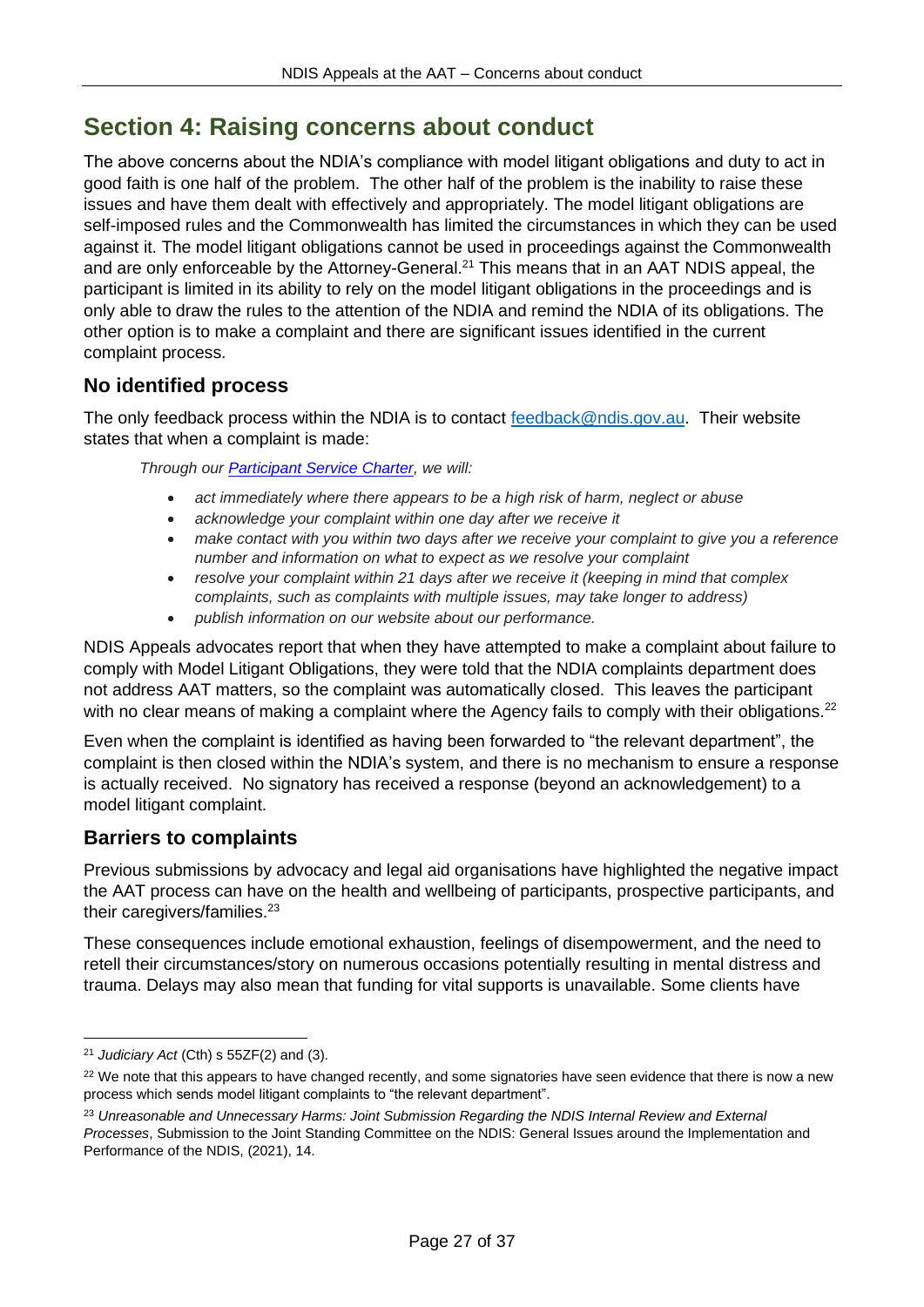reported breakdown in family relationships due to the strain of the AAT process, while others have withdrawn from the AAT process, citing the need to protect those relationships.

Advocacy and legal aid organisations have highlighted the existence of barriers experienced by clients in making model litigant complaints. In relation to participants whose matters are still before the AAT, concerns exist in relation to the detrimental consequences of making a complaint (fear of reprisals) and the need to focus on the matter under review rather than the 'side process' of making a complaint that may not make any difference in the individual case anyway. A formal complaint was considered to further delay matters and did not assist in helping the participant establish their case at the AAT. For example, there was a concern that the appointment of a new lawyer may cause further delay and lead to new issues being raised that were considered 'resolved'. Other participants have indicated that they don't want 'trouble', they just want the case to end and have the issues resolved.

Once a matter has resolved at the AAT, fatigue/exhaustion in the appeal process and a sense that complaint is not likely to achieve anything have been identified as factors in participants not wishing to pursue a formal complaint. In relation to making complaints at any stage, there is a concern that it may impact on the participant's NDIS Plan and interactions with the NDIA in the future. There is also a very low awareness of the requirements of model litigant behaviour, and as discussed above, even lower awareness of the process for raising a complaint where those requirements are not met.

The following information, provided by advocates around Australia, illustrates the types of barriers identified:

- Generally, the client fears that it will alter the behaviour of the Respondent during the case, negatively impact the result of the AAT case, and may impact on their plan in the future. They fear being 'black marked' or similar. We do not advise not to complain, it is always the choice of the Applicant. General awareness of model litigant behaviour in these cases is very low in the people we support.
- Clients are reluctant to make complaints. Mostly they are not aware this is an option in the first place. Once they are aware however, they are worried that making a complaint will negatively affect the outcome of their appeal. Clients are exhausted by the entire process and simply lack the energy to take on another battle.
- Advocates taking time away from their actual cases to make a complaint about the lawyer consumes time that is already scarce. Advocates' primary focus is on obtaining the result for their clients. A model litigant complaint is often beyond this scope due to the lack of resources that comes along with a full case load. Additionally, there is little incentive for advocates to make a model litigant complaint because the process is seemingly 'toothless' and thus pointless. There are also concerns of having to continue working with the lawyer they have complained about for the duration of a case, or potentially in future cases.
- Fatigue and lack of knowledge/awareness are significant barriers to making complaints. People are so worn down by the AAT process that they have no will to submit a complaint during the process and when the matter is over, they want to move on because the process has been so distressing and/or traumatising.
- People who have made Model Litigant Complaints are underwhelmed by the responses received. One thing that was noted was that NDIA treats Model Litigant Complaints like any other complaint rather than dealing with them as a separate category. An anonymous advocacy organisation suspects these complaints do not make the purported NDIS "Model Litigant" complaint stats because they are just included as ordinary complaints.
- To the best of our knowledge, no one who has made a Model Litigant Complaint has received a satisfactory response, with little option, or clear avenue on how to escalate their complaint.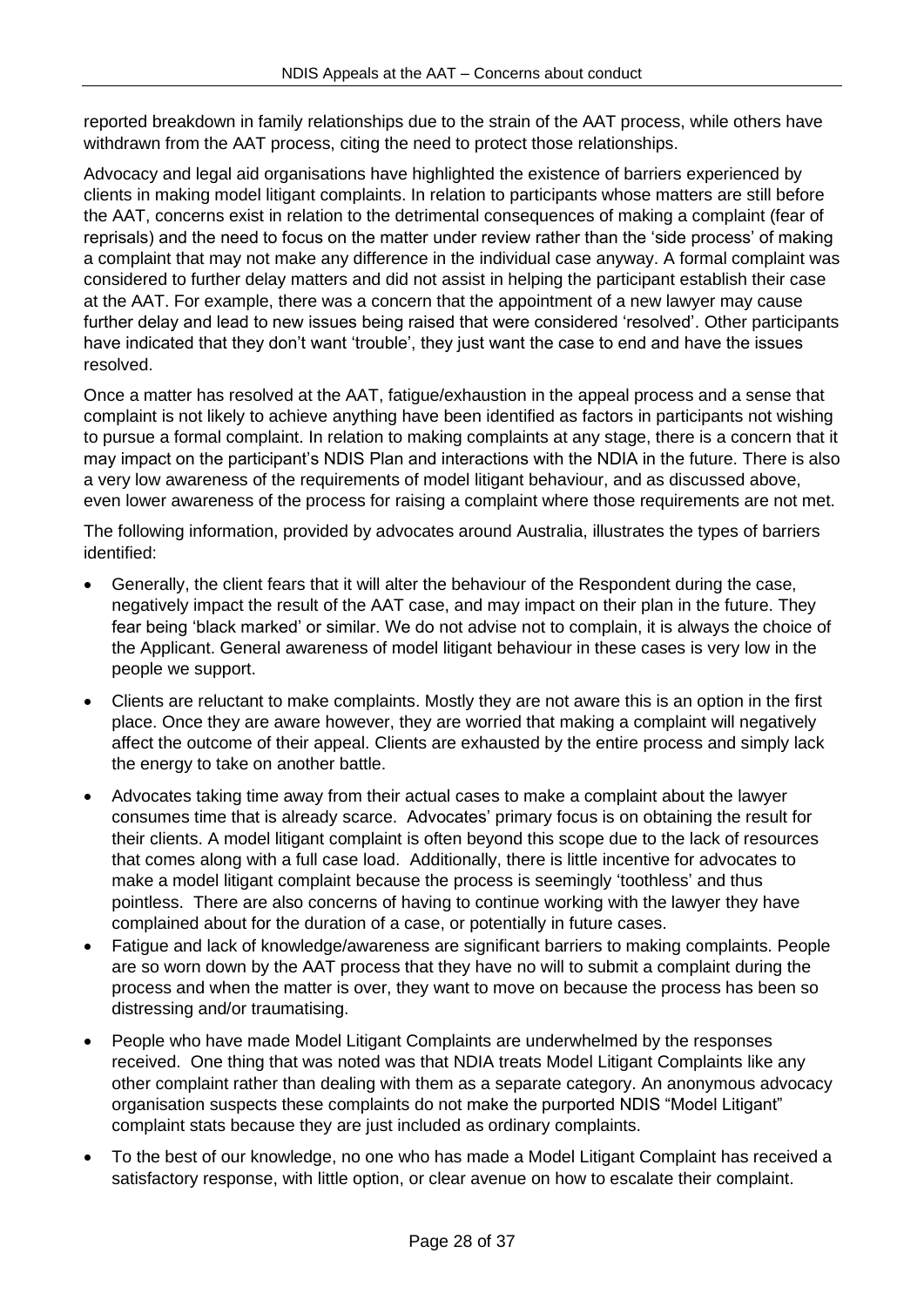# <span id="page-28-0"></span>**Section 5: The Role of the Tribunal**

The AAT is an independent body which reviews decisions under the executive power of the Commonwealth government (and not the judicial power held by the courts).

The AAT's objective is articulated at s 2A of the *Administrative Appeals Tribunal Act* 1975 which states:

*In carrying out its functions, the Tribunal must pursue the objective of providing a mechanism of review that:*

- *(a) is accessible; and*
- *(b) is fair, just, economical, informal and quick; and*
- *(c) is proportionate to the importance and complexity of the matter; and*
- (d) *promotes public trust and confidence in the decision-making of the Tribunal.*

In theory, the failure of the NDIA to comply with model litigant obligations ought to be a matter which the Tribunal has powers to respond to, in ensuring their processes are accessible, fair, just and informal.

# <span id="page-28-1"></span>**The reliance on ADR**

### **Figure 7**

100% 90% 80% 70%  $60%$ 5.0% 40% 30%  $20%$ 10%

One reason this does not occur is the reliance on ADR in resolving NDIS appeals (see Figure  $7)$ .<sup>24</sup>

ADR is not conducted by a member of the Tribunal, but by a registrar. Registrars simply do not have the same authority as a member, and their capacity to reign in the poor conduct of one party is accordingly more limited. We question the appropriateness of relying on a process which allows the NDIA to cause such high levels of distress for some participants when the participant has appealed to the AAT for a decision.

The Tribunal states that "We use alternative



Applications resolved without a hearing

dispute resolution (ADR) in many types of cases … to help parties understand and narrow the issues in dispute, identify further evidence that will be gathered, and try to reach agreement about how their case should be resolved."<sup>25</sup>

The Tribunal states that the decision to engage in ADR is based on the following factors:

- Capacity of the parties to participate effectively
- Whether the parties are represented
- Context of the application including the history of past applications by the applicant
- Any identified need for urgency
- Number of parties involved in the application

<sup>24</sup> AAT Annual report 2020-21

[<sup>\(</sup>https://www.aat.gov.au/AAT/media/AAT/Files/Reports/AR202021/AR2020%e2%80%9321.pdf\)](https://www.aat.gov.au/AAT/media/AAT/Files/Reports/AR202021/AR2020%e2%80%9321.pdf) p53

<sup>25</sup> Ibid, 52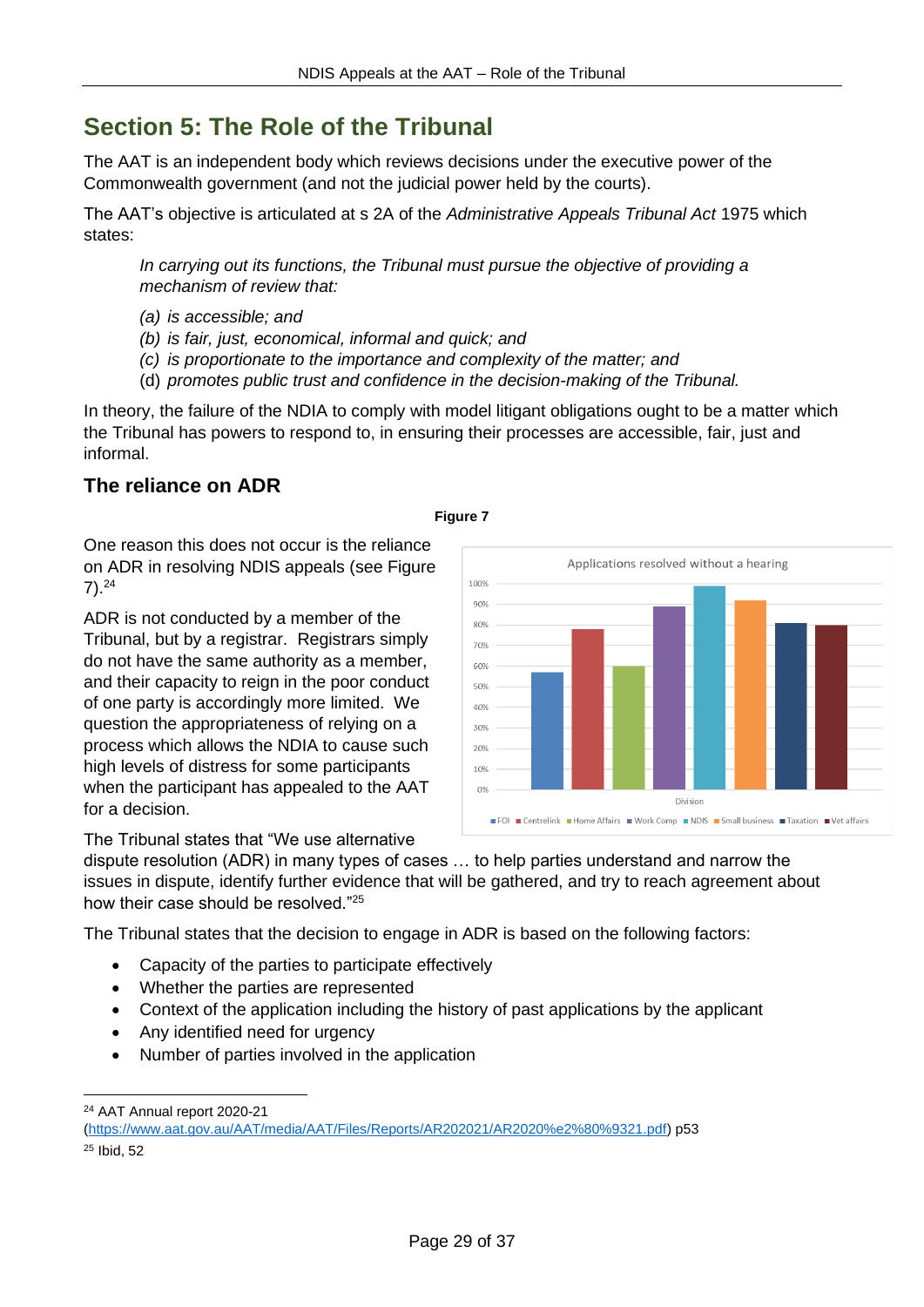- Complexity of the issues in dispute
- Bona fides of the parties
- Cultural factors
- The safety of the parties
- The likelihood of an agreed outcome or reduced issues in dispute
- Relative cost to the parties of an ADR process and a determination
- Case management requirements of the Tribunal
- Whether an ADR process might offer a more flexible solution than a determination
- Whether public interest issues require a determination.

### Specific Considerations

- Attitudes of the parties
- Benefits of involving other persons in the ADR process
- Cost of each ADR process to the parties
- Stage of preparation of the application
- Progress of other applications which may impact on any decision
- Nature of the issues in dispute; ie: law, expert evidence, credit
- Impediments to settlement
- Any previous ADR attempts
- Availability of participants with authority to settle. $26$

It is unclear how these decisions are made by the Tribunal in relation to NDIS Appeals, but, as noted in the discussion above, the conduct of the NDIA in many cases would suggest that reliance on ADR is problematic.

### **CAPACITY OF THE PARTIES TO PARTICIPATE EFFECTIVELY**

The overwhelming feedback from many PWD in relation to conferencing and conciliation is that they do *not* have the capacity to participate in it effectively. They do not understand how it works, they are confused and overwhelmed, they feel intimidated, not listened to, and pressured to agree with the demands of the NDIA. They have applied to have the Tribunal make a decision about the matter, but instead they are forced to undertake a process where the NDIA employs lawyers to argue against them, they are required to attend multiple conferences in which they describe the NDIA as "stonewalling", "dragging it out", "attacking" and requiring them to provide additional evidence repeatedly.

They do not understand their rights in these discussions, and believe they are required to comply with anything the Agency's representatives ask of them, even if they are strongly opposed to it.

#### **THE LIKELIHOOD OF AN AGREED OUTCOME OR REDUCED ISSUES IN DISPUTE**

As noted, the intransigence of the NDIA in many cases does not indicate that ADR is likely to result in an agreed outcome. The feedback we have had from participants is that the reasons that so few matters actually go to hearing are:

- They are overwhelmed by the process and agree to resolve just to have it over with
- They are pressured into agreement, both by the NDIA's representatives, and the Tribunal

<sup>26</sup> [https://www.aat.gov.au/landing-pages/practice-directions-guides-and-guidelines/alternative-dispute-resolution](https://www.aat.gov.au/landing-pages/practice-directions-guides-and-guidelines/alternative-dispute-resolution-guidelines)[guidelines](https://www.aat.gov.au/landing-pages/practice-directions-guides-and-guidelines/alternative-dispute-resolution-guidelines) pp4-5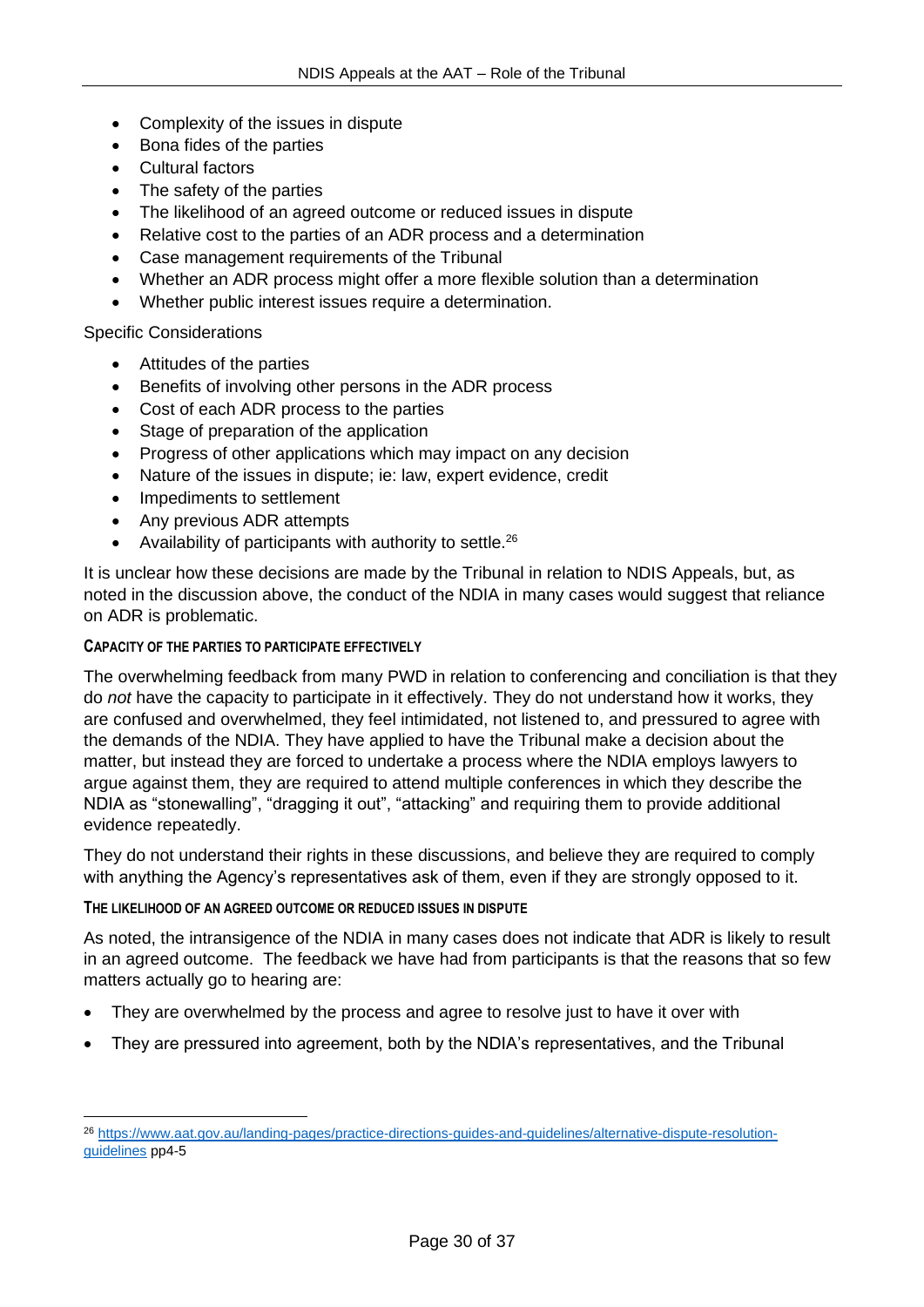• They fear having to go to a hearing as they do not have access to representation, and have not been informed that the Tribunal must assist them if they are self-represented

We do not agree that the statistics about matters settled by agreement is indicative of a successful process, but have concerns that it is more indicative of the power imbalance forcing the hand of PWD.

### **RELATIVE COST TO THE PARTIES OF AN ADR PROCESS AND A DETERMINATION**

The costs to the parties of an extended ADR process rather than a hearing of the matters are:

- Repeated attendance at conferences, with PWD and their supports needing to take time away from their other commitments to attend
- Additional work for all parties in relation to ensuring the continuity of funding
- The Agency expending (an estimated)  $$47$  million in legal fees<sup>27</sup>
- The cost of additional reports requested by the Agency, which may or may not actually contribute to the resolution of the issue
- The lives of PWD being effectively on hold when they are reliant on the supports in dispute to move forward.

The PWD who have experienced this process have frequently commented that they consider the costs to be excessive.

Further, in relation to the other factors:

- The vast majority of PWD are not represented at the AAT at any stage, and the Agency is always represented
- The severe and critical depletion of funding in a NDIS plan is a common occurrence in NDIS appeals, but only sometimes results in a matter being referred to a member. Most often the PWD is required to wait for a conference, by which time their pressing need for funding undermines their capacity to engage in genuine negotiation.
- Many participants have reported that their appeal is actually about quite simple issues, but the approach of the NDIA is to make the issues more complex during ADR, resulting in pressure for them to respond to additional issues not previously raised.
- As noted, the NDIA has often engaged in unreasonable conduct in the ADR processes of the AAT.
- The feedback we have received from the majority of PWD who have participated in the ADR processes of the AAT is that they do *not* feel safe. They often report significant distress and trauma, thereby signifying risks to their psychological safety.
- As noted, the intransigence of the NDIA in many cases makes a more flexible solution very unlikely.
- The NDIS is still a relatively new scheme, and there is significant public interest in determinations being available.
- As noted, the attitude of the NDIA is often not one of genuine efforts to resolve the issue.
- As noted, the NDIA routinely does not make available a person with authority to settle the matter at ADR.

<sup>27</sup> See footnote 3 above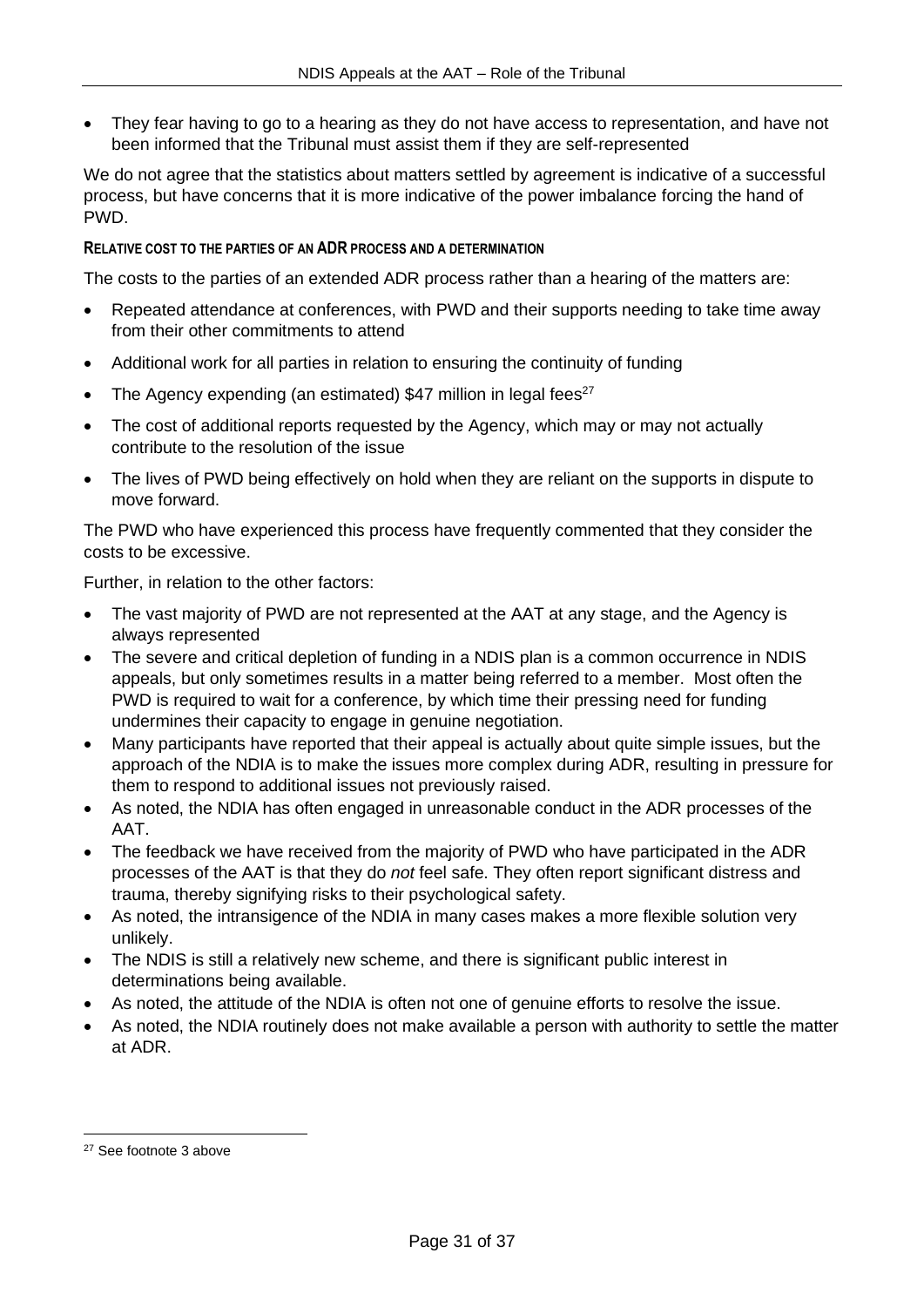# <span id="page-31-0"></span>**Conduct of ADR**

An application to the AAT is a request for the Tribunal to review the decision in dispute. It is not a request for the PWD to have to engage in further protracted dispute with the Agency. The Tribunal has an obligation to ensure ADR is fair and safe for participants if they continue to rely on it as a means of resolving disputes.

Too often it is not.

When the Tribunal altered its practice and matters were handled in registries unrelated to the location of the participant, NDIS appeals advocates became aware of significant inconsistencies in practice and standards between registries. The comments below recognise that these inconsistencies exist, but also reflect the fact that any appellant has the right to have their matter dealt with according to best practice.

### **INDEPENDENCE OF REGISTRARS**

Whilst noting that there is significant inconsistency in the approach of registrars across jurisdictions, we consistently receive feedback from appellants that the registrar "was on the side of the NDIA".

It is critical to the success of ADR that the registrar is independent of the parties. It is not clear that all registrars understand this, and we receive ongoing feedback that appellants do not perceive some registrars as being independent and objective. They frequently report that they experience the process as one whereby the AAT is aligned with the NDIA, and that becomes a form of coercion that the participant cannot overcome.

Where registrars make individuals feel "ganged up on", rather than providing independent oversight of a process of resolution, this must be dealt with by the Tribunal.

### **ACCESS TO A MEMBER**

If an appellant requests access to a member to determine an issue, this should not be able to be blocked by a registrar, except under extreme circumstances. The right to appeal a decision includes the right for access to a decision maker.

In one instance multiple requests to have a matter brought to an interlocutory hearing before a member were blocked by a registrar who insisted the matter be discussed at conference. At conference the registrar then stated, "that's not my decision to make, that requires a member."

Power imbalances cannot be dealt with effectively when the Tribunal's only representative has no authority to make a decision. Attempts by the Agency to force PWD to comply with their demands, under threat, must be dealt with by the Tribunal, and not allowed to play out under the confidentiality of ADR.

#### **ACCESS TO A HEARING**

If an appellant requests the matter go to hearing, rather than persist with futile ADR, this must be available to them. We have had repeated experience and reports from participants, where the registrar has made the decision to continue with ADR, and refused to allow the matter to go to hearing.

ADR is not fair or effective if it is forced, and one party is allowed to avoid their obligation to engage in good faith.

#### **REQUIREMENT TO COMPLY WITH OBLIGATIONS**

As noted, the AAT has guidelines which require parties to act in good faith. Ideally the NDIA would comply with these obligations, but too frequently they do not. We have had repeated experience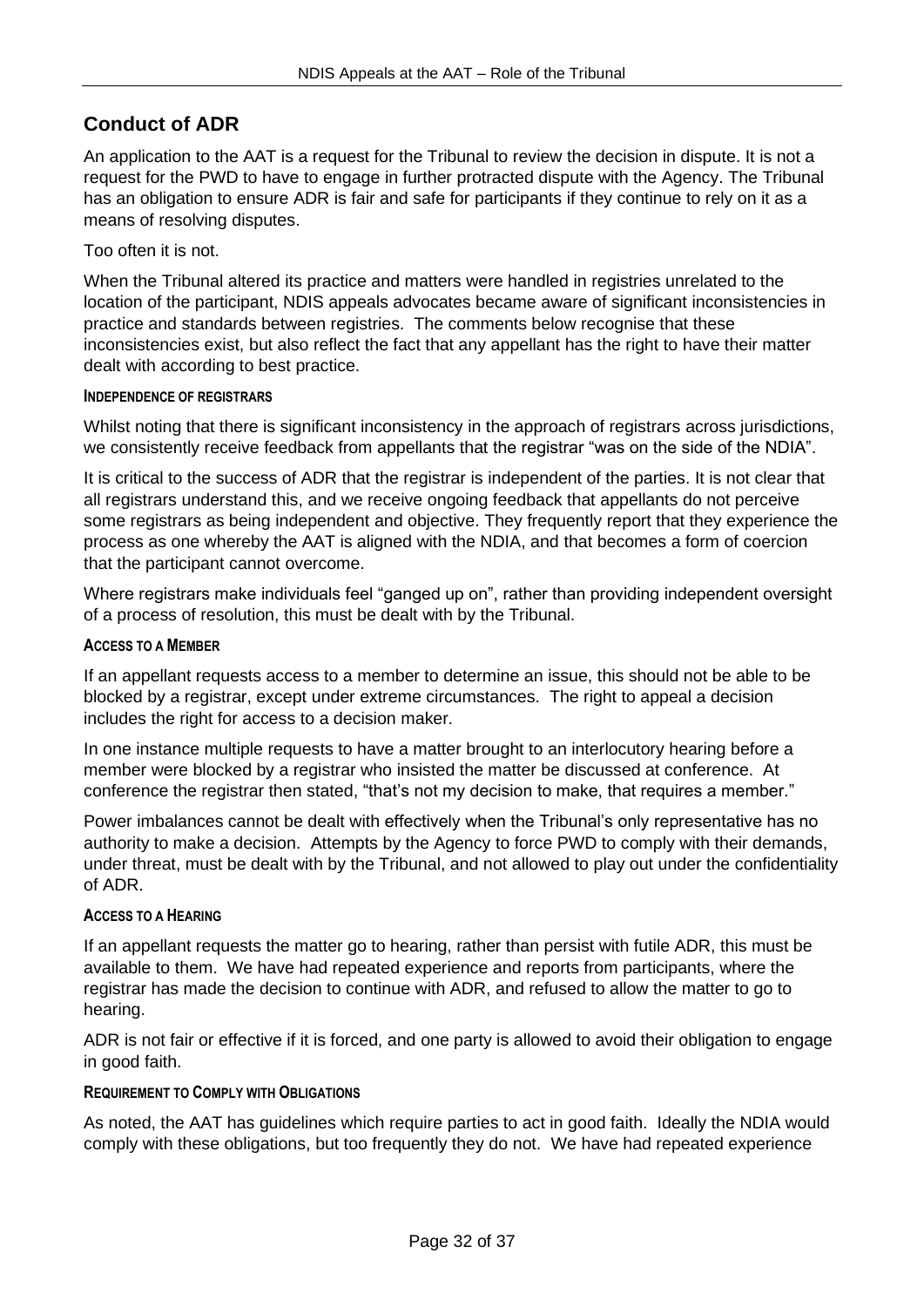and reports from participants that the Tribunal simply allows the Agency to ignore this obligation. Understandably, this informs the perception that the Tribunal is siding with the Agency.

### **UNDERSTANDING OF THE PROCESS**

NDIS Appeals advocates have had to make decisions about how they can use their limited resources to best support the increased demand for assistance. For many this has meant a decision to provide access to advice to participants, so that they are better equipped to engage in the process without advocacy.

Through providing this advice it has become increasingly apparent that the advice sought is not about their individual case, but the AAT process itself.

This is a role better suited to the Tribunal than individual advocates. The issues participants most often need to understand are:

- Is a conference the same as a hearing?
- Who will be at the conference?
- What do I need to do to prepare?
- Do I have to agree to what the NDIA proposes?
- What is a registrar? Whose side are they on?
- What can I talk about at the conference?

The Tribunal schedules case conferences months in advance. They are listed for half an hour, and the appellant has extremely limited information about what to expect. This is not conducive to resolution of a dispute. Most NDIS participants have no experience in ADR, or legal proceedings generally, and the absence of any support to understand the purpose, scope, and expectations of conferencing causes uncertainty, distress and confusion.

A PWD appealing a decision of the NDIA has an expectation that the Tribunal will provide an external review; a decision from outside of the Agency. Instead, they attend the conference as advised, and engage in a discussion with the Agency's representatives that generally involves them being told they have not provided evidence of their claim and must produce the requested evidence for the matter to proceed any further. As one participant described:

*"I got called into a meeting where nobody listened to what I said and lawyers and the AAT told me I have to go and get more evidence. I already provided the evidence. What am I supposed to do now?""*

#### **POWER IMBALANCE**

The single most common theme in people contacting us after their first case conference is as one participant described, "they had high powered lawyers."

PWD attend the first conference expecting to talk about the issue in dispute and are shocked to be confronted by lawyers from large commercial firms or the Australian Government Solicitor.

Understandably, they immediately feel overwhelmed and unable to participate with confidence.

If ADR is to be successful, power imbalances need to be dealt with. If a PWD is unable even to access advocacy, the NDIA should not be allowed to attend with corporate lawyers. If ADR is to fairly seek to resolve the issue in dispute, it cannot be loaded with intimidation from the outset.

### <span id="page-32-0"></span>**Costs and Enforcement**

The AAT is not a court, it is a Tribunal which functions under the executive power of government. In the context of its role in reviewing government decisions, and the model litigant obligations attached to those, there should be no need for costs orders to penalise poor behaviour, nor enforcement powers to ensure orders are implemented.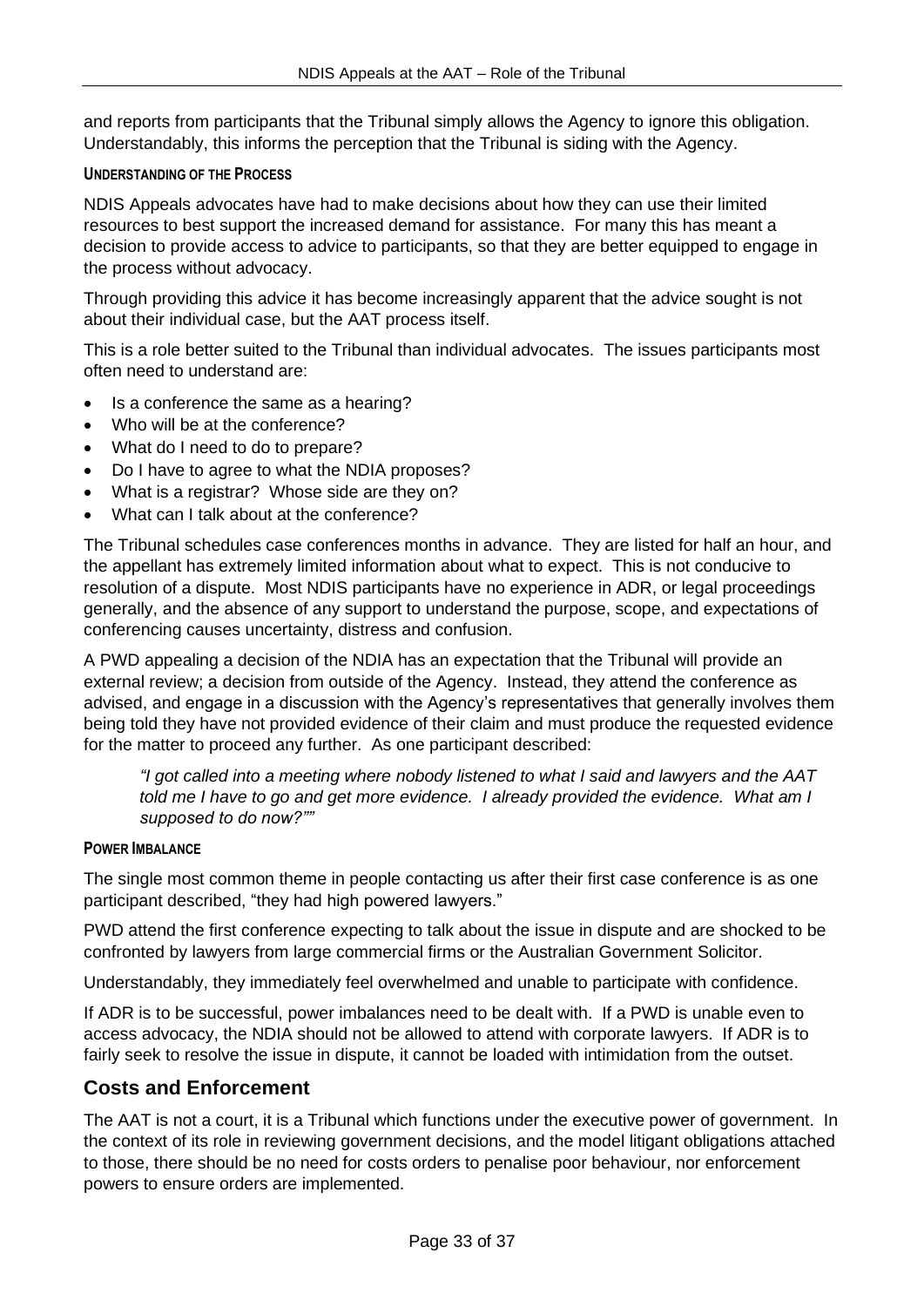However, the conduct of the NDIA in the past twelve months has demonstrated that if a government agency simply chooses not to abide by its obligations, there is very little an individual can do about it. We question whether legislators should contemplate a form of external influence in the conduct of a government agency which consistently fails to meet its obligations.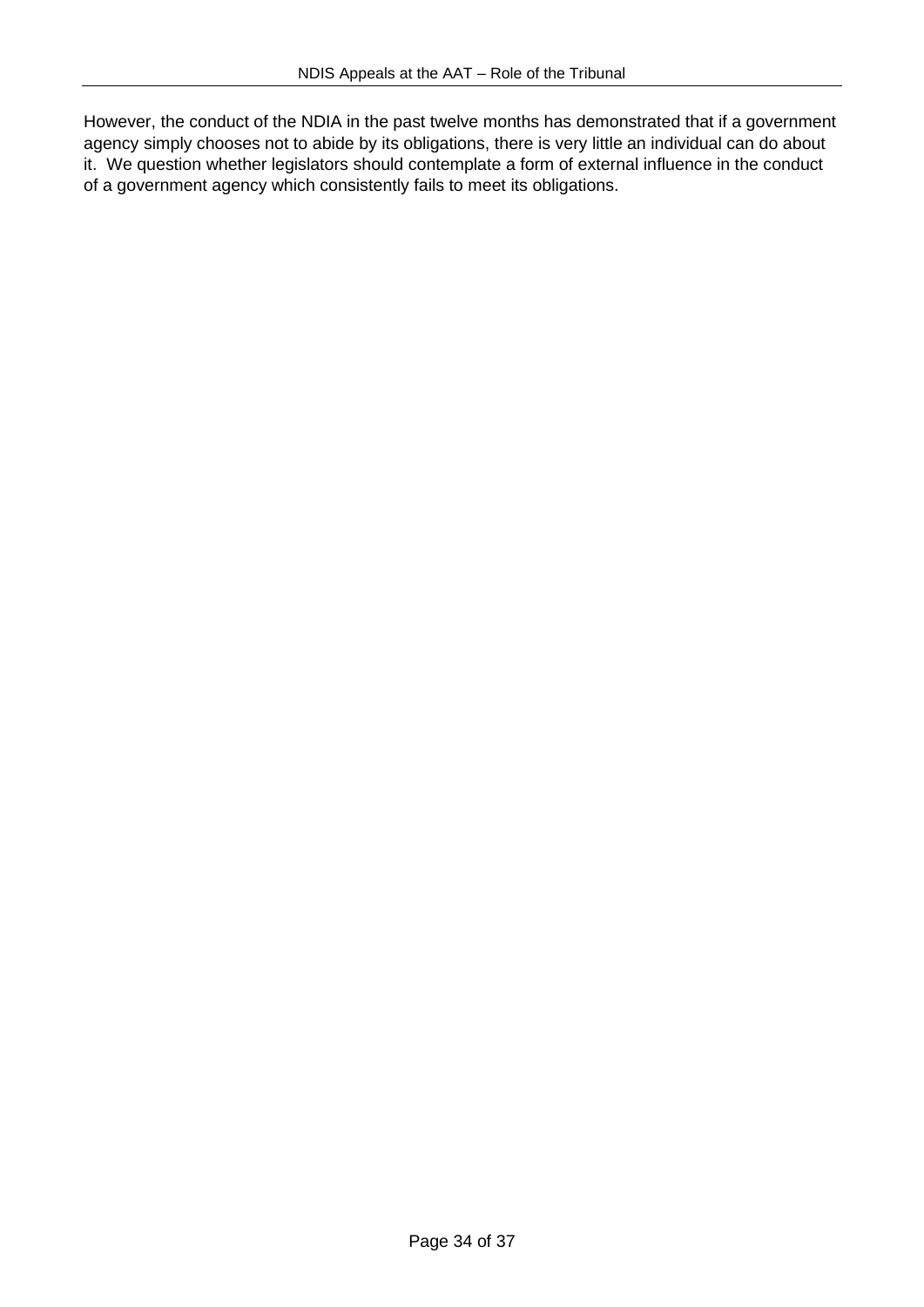# <span id="page-34-0"></span>**Section 6: Conclusion and recommendations**

It is the view of the signatories that there are significant issues with the conduct of the NDIA before the AAT. Signatories have observed an increasingly adversarial approach to the conduct of appeals at the AAT, contrary to the Agency's obligations as a model litigant, and contrary to the Tribunal's guidelines. We note that the Agency's conduct in many regions of Australia has on occasion continued unchecked by the Tribunal, and without consequence. Participants are suffering as a result.

There is much work to be done before this is a fair process, and our recommendations below span the entire process, from initial decision to implementation of an external review outcome, and with reference to the NDIA as well as external bodies. It is our view that only when there is proper process, but also relevant safeguards and oversight, will participants be able to safely and effectively assert their rights enshrined in the NDIS Act.

### <span id="page-34-1"></span>**Get the initial decision right**

### **RECOMMENDATION 1**

The NDIA invests in resources and training to provide clearer evidence guidelines to professionals preparing evidence for NDIS participants.

### **RECOMMENDATION 2**

The NDIA ensures plan preparation is carried out by a skilled and knowledgeable planner, and is not determined solely by reference to demographic data about the participant, ensuring sufficient staffing and documentation of reasons for decisions at all stages.

### **RECOMMENDATION 3**

The NDIA ensure the statement of reasons for a decision includes findings on material questions of fact, reference to the evidence on which those findings were based, and giving the reasons for the decision.

### **RECOMMENDATION 4**

The NDIA ensure sufficient resourcing for the internal review process to be conducted *with* the participant, and with the reviewer advising participants of further information which may assist before finalising the review.

### <span id="page-34-2"></span>**Commit to being a model litigant**

### **RECOMMENDATION 5**

The NDIA co-design a document which stipulates the way AAT Appeals will be conducted, and what participants can expect from the Agency irrespective of who is acting on their behalf, including timeframes, standards, conduct and approach.

#### **RECOMMENDATION 6**

The NDIA apply minimum standards for anybody acting on their behalf at the AAT, including understanding model litigant obligations, training on disability rights and awareness, and training on communicating with people with cognitive impairment, and from CALD and First Nations backgrounds.

#### **RECOMMENDATION 7**

The NDIA ensure adequate staffing and resourcing to comply with stipulated timeframes, and ensure a decision maker is available for all stages at the AAT.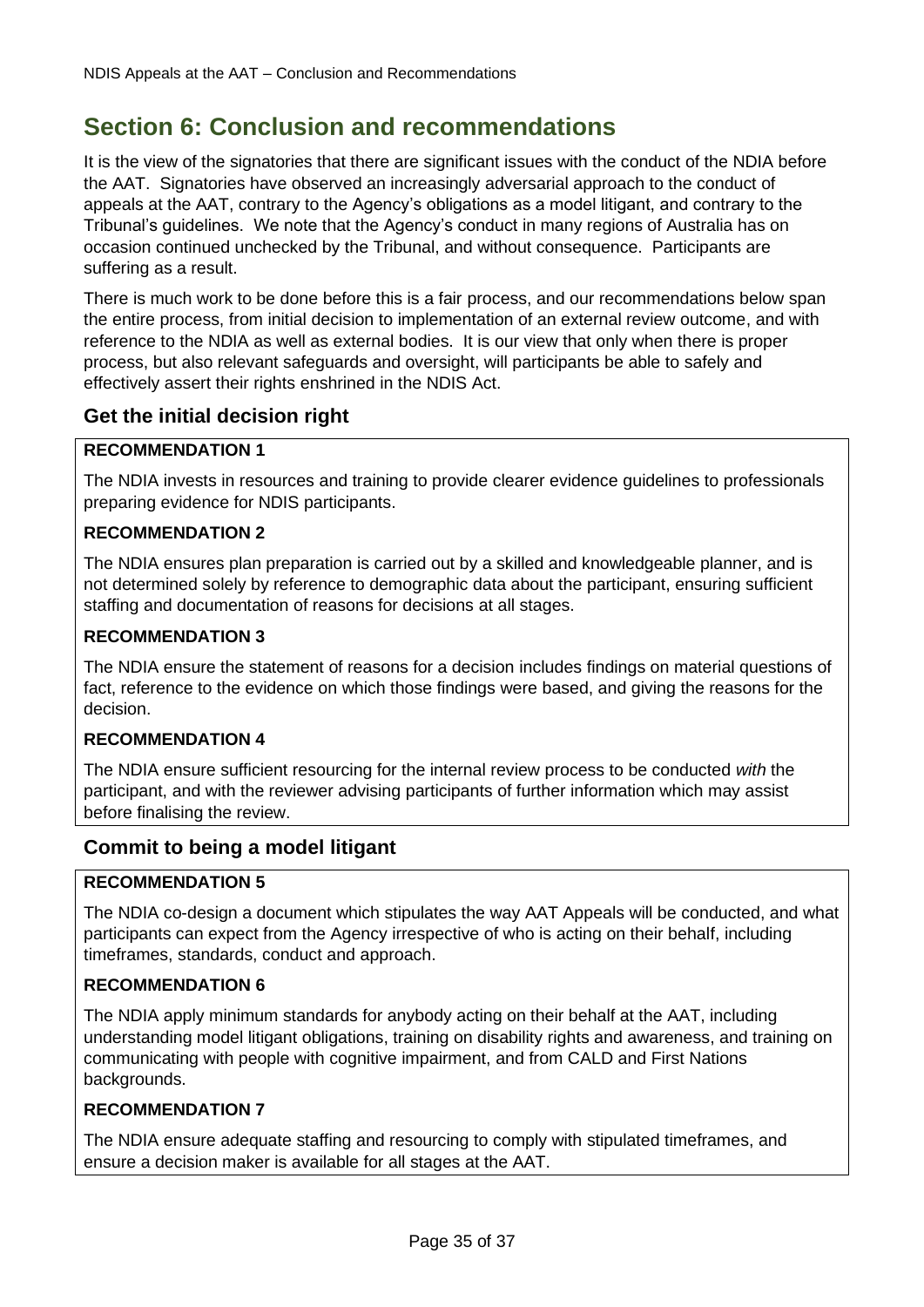# <span id="page-35-0"></span>**Address the power imbalance**

### **RECOMMENDATION 8**

Both the NDIA and the AAT reconsider the approach where the Agency is legally represented against a disabled person who is not. $28$ 

### **RECOMMENDATION 9**

The government rectify the disparity of resources applied to the parties at the AAT.

### **RECOMMENDATION 10**

The AAT seek participant feedback about the experience of conferencing so that they can understand and address the issue of registry staff being perceived as "being on the side of" the Agency.

### **RECOMMENDATION 11**

The AAT takes a more active role in educating participants about their processes and what they can expect.

### <span id="page-35-1"></span>**Ensure safeguards exist**

### **RECOMMENDATION 12**

The NDIA publish the required standards of conduct for their representatives at the AAT, in order that participants have clarity on what they should expect.

### **RECOMMENDATION 13**

Parliament require the NDIA to report on model litigant complaints, including timeframes for responses, and the nature of complaints.

### **RECOMMENDATION 14**

The Commonwealth Ombudsman is authorised to take and handle model litigant complaints about the NDIA, as an external and objective body

### **RECOMMENDATION 15**

The government determine the most appropriate mechanism for the AAT being authorised to sanction unacceptable conduct, including but not limited to costs orders and enforcement powers.

### **RECOMMENDATION 16**

The Disability Royal Commission, the Joint Select Committee on the NDIS and the NDIA commission an independent report using a co-design strategy to investigate how the reviews and appeals system can be improved to be more efficient, effective and promote the rights of persons with disabilities, in particular to address the deficiencies of the NDIA as a model litigant.

<sup>&</sup>lt;sup>28</sup> During the endorsement process, it was brought to the attention of the authors that there had been occasions where an AAT conference or other proceeding was disability inaccessible (eg no Auslan translators etc) and went forward. Clearly disability discrimination is absolutely unacceptable and we strongly recommend that both the Tribunal and the Agency take immediate action to clarify this with all relevant staff.